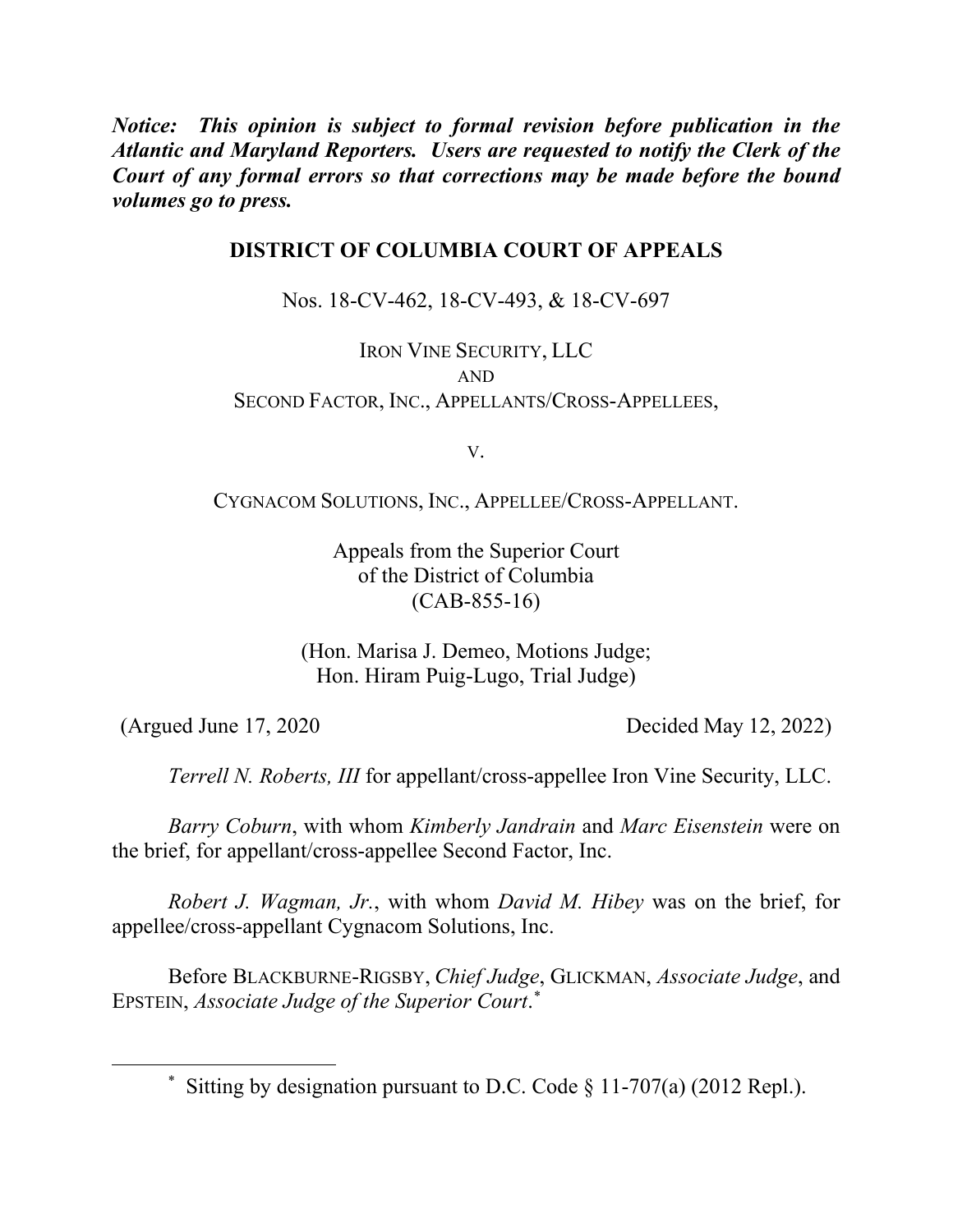GLICKMAN, *Associate Judge*: Following a jury trial in Superior Court on claims for breach of contract, tortious interference with business relations, and conspiracy to commit such tortious interference, appellee/cross-appellant Cygnacom Solutions, Inc. (Cygnacom) obtained a judgment for compensatory and punitive damages against appellants/cross-appellees Iron Vine Security, LLC (Iron Vine) and Second Factor, Inc. (Second Factor).

In their appeals, Iron Vine and Second Factor raise multiple claims of error. Both appellants contend they were entitled to judgment as a matter of law because the evidence adduced at trial was insufficient in a number of respects to support the judgments entered against them. Iron Vine further argues that the contractual provisions underlying Cygnacom's causes of action — a provision in Iron Vine's contract with Cygnacom prohibiting either party from soliciting the other party's employees, and a provision in Cygnacom's employment contracts restricting its employees from leaving to work for certain of its competitors — were unenforceable as a matter of law. And Second Factor argues that lost profit damages awarded against it on Cygnacom's claim of tortious interference must be vacated because they are duplicative of lost profit damages awarded against Iron Vine on Cygnacom's claims of breach of contract and tortious interference.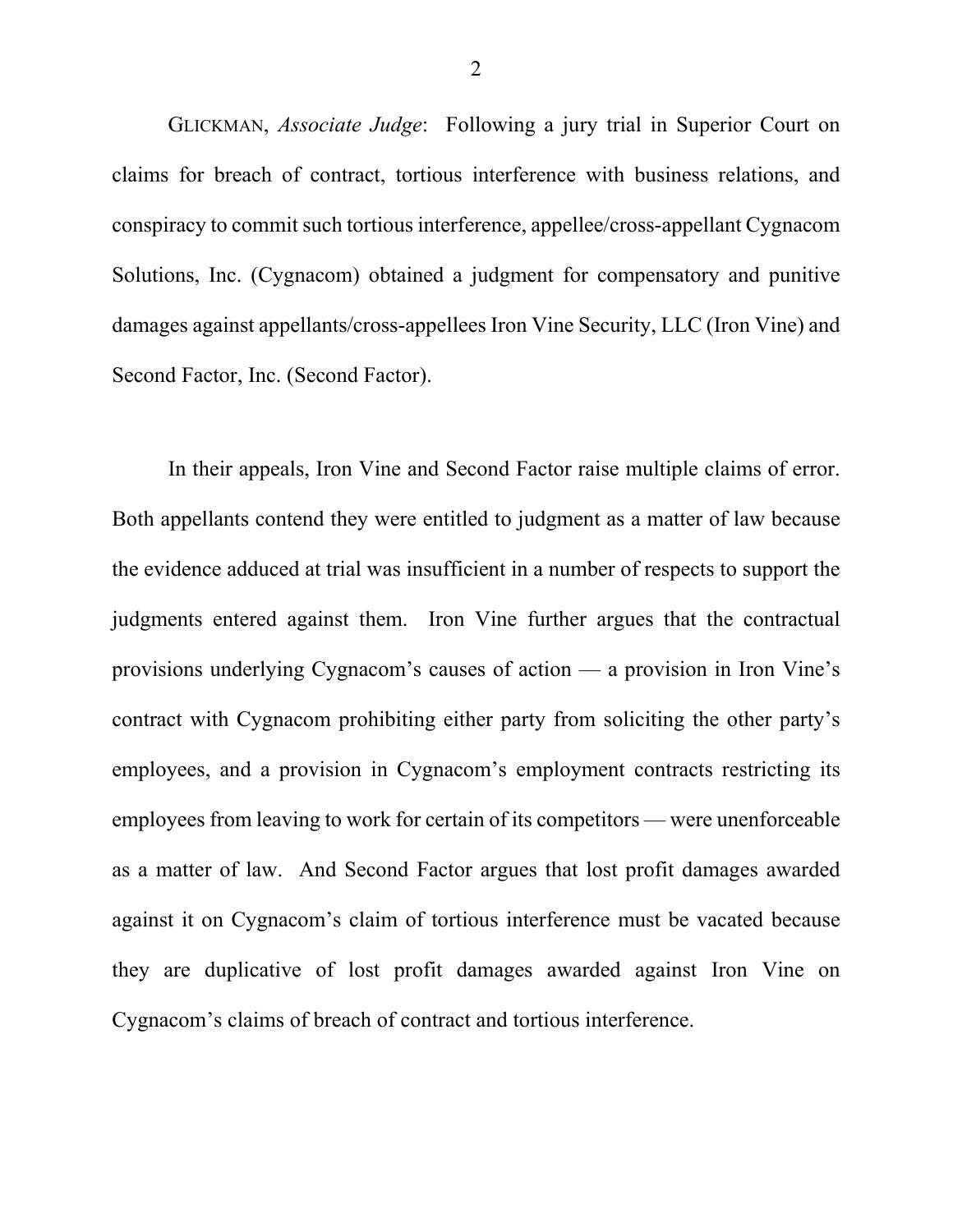In its cross-appeal, Cygnacom claims the trial judge erred in dismissing its statutory business conspiracy claim under Virginia  $law<sup>1</sup>$  on choice-of-law grounds.

We conclude that nearly all of Iron Vine and Second Factor's claims of error are waived, because Iron Vine and Second Factor either failed to raise them in the trial court at all, or failed to argue them in a post-verdict motion for judgment as a matter of law pursuant to Super. Ct. Civ. R. 50(b). Of the claims that are reviewable, we find meritorious only Second Factor's contention that Cygnacom is not entitled to a double recovery of lost profits damages on its breach of contract claim against Iron Vine and its tortious interference claim against Second Factor. As for the crossappeal, we conclude that the trial court erred in dismissing Cygnacom's Virginia business conspiracy claim. Accordingly, we remand the case to the trial court for further proceedings consistent with this opinion with regard to the damage award and Cygnacom's Virginia business conspiracy claim, and otherwise affirm the judgment in Cygnacom's favor.

 $\overline{a}$ 

<sup>&</sup>lt;sup>1</sup> Va. Code Ann. §§ 18.2-499–500 (prohibiting combinations to injure others in their reputation, trade, business or profession, and providing for treble damages and other civil relief).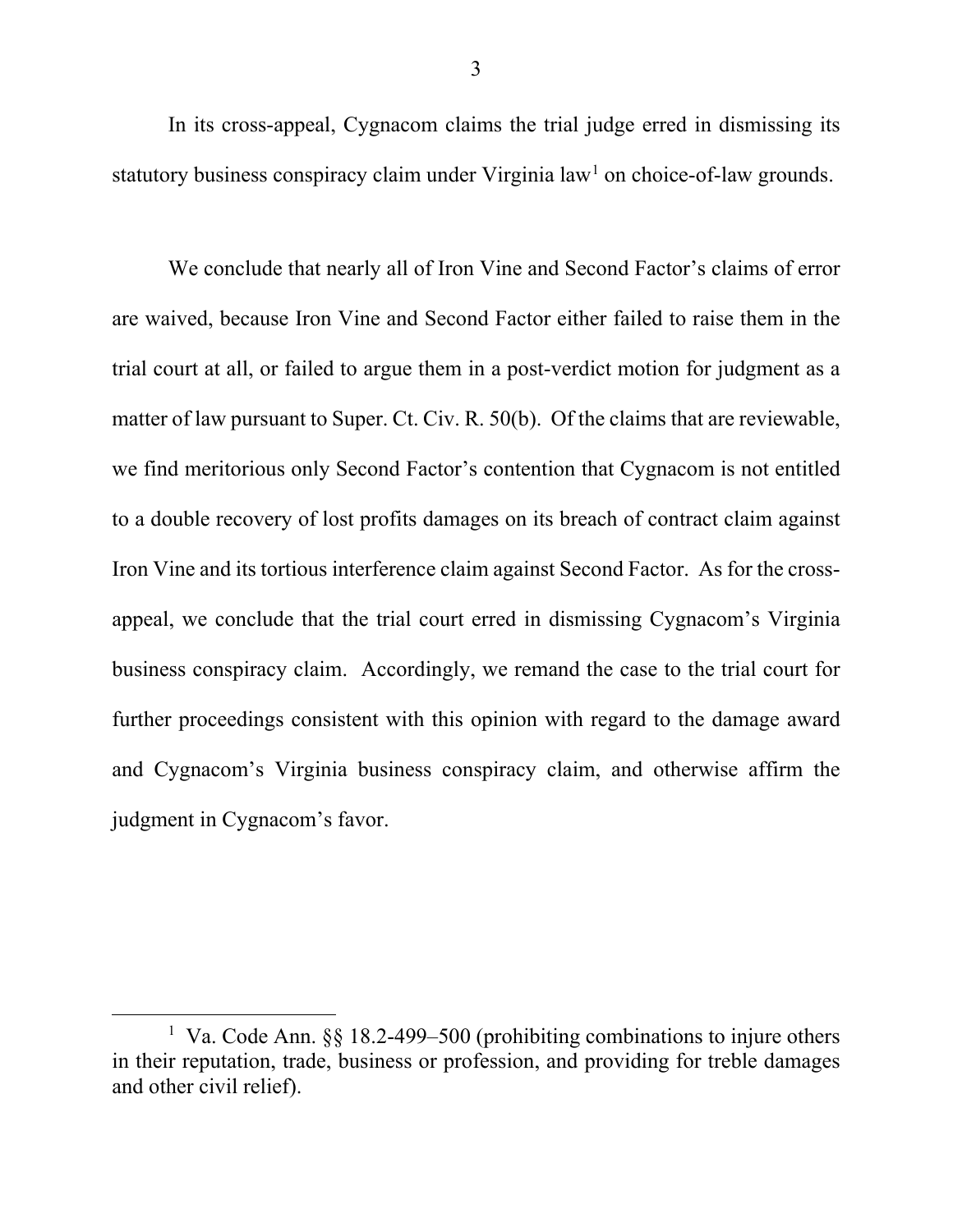# **I. Factual Background**

The controversy in this case revolves around a small but lucrative part of a large United States Department of State contract awarded in 2011 for a period of ten years to Science Applications International Corporation (SAIC). Known as the "Vanguard Contract," this contract consolidated many of the State Department's information technology support needs under one umbrella. In 2011, SAIC subcontracted (also for ten years) some services within the Vanguard Contract's scope to Iron Vine, a Virginia corporation that provides a range of information technology services. SAIC requested that Iron Vine subcontract a portion of that work, involving Public Key Infrastructure (PKI) services, to Cygnacom, which is also a Virginia corporation having its principal place of business in Virginia. Accordingly, in September 2011, Iron Vine and Cygnacom entered into a Master Subcontract Agreement, which we will refer to in this opinion as "the Vanguard Subcontract." Under the Vanguard Subcontract, Cygnacom provided PKI services, utilizing its own employees, pursuant to a separate Statement of Work executed by Cygnacom and Iron Vine. The Vanguard Subcontract was to be automatically renewed each February so long as a Statement of Work remained in effect, unless Iron Vine provided notice to Cygnacom that it did not elect to renew the subcontract.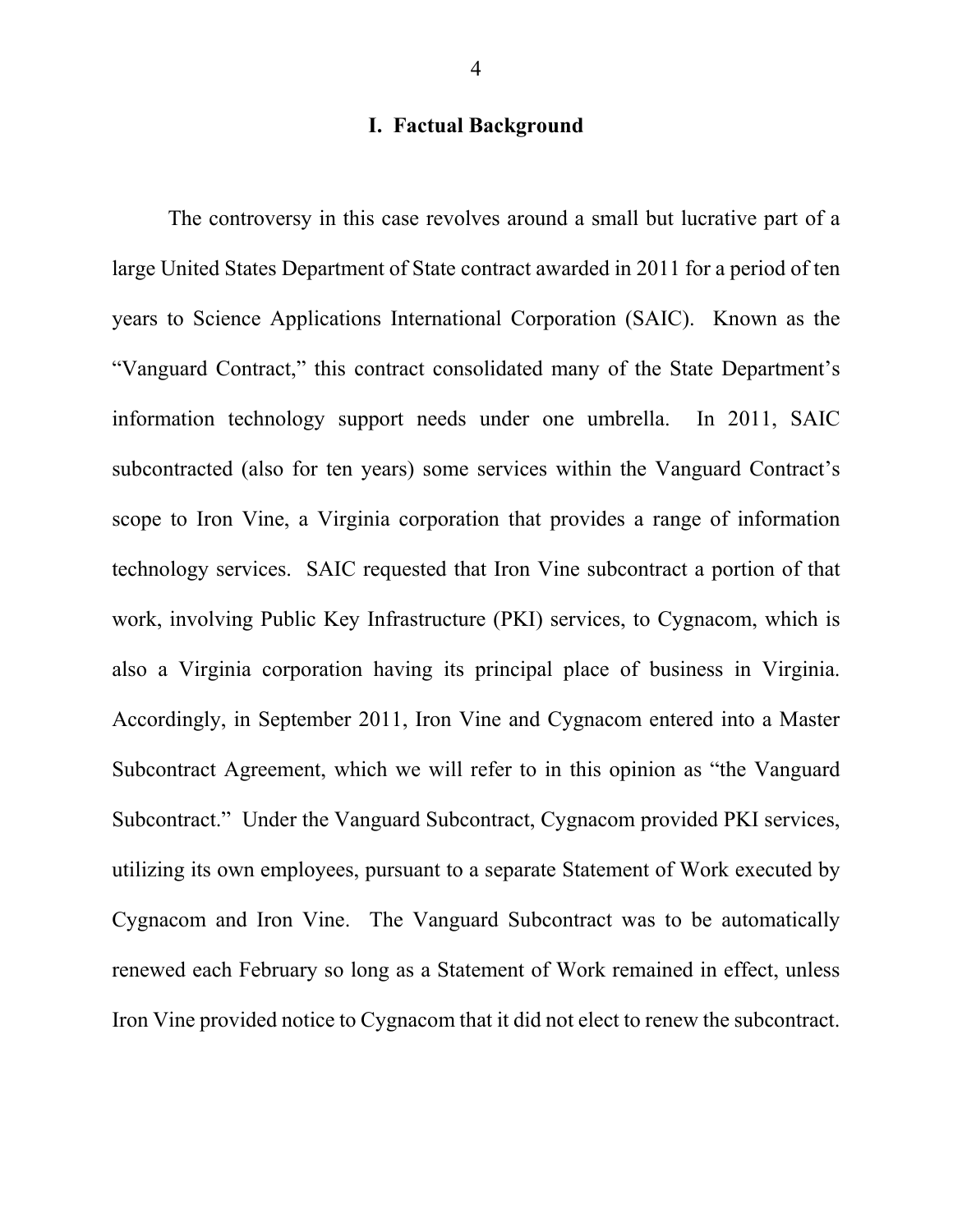Cygnacom devoted nine of its employees to its performance under the Vanguard Subcontract. In the negotiation of the parties' working relationship under that subcontract, Cygnacom sought assurance that Iron Vine would not use the opportunity to hire away its employees. Iron Vine agreed to provide such assurance as long as it was mutual. So in Section 9.13 of the Vanguard Subcontract, its "Non-Solicitation Provision," Iron Vine and Cygnacom agreed that unless they "obtained the prior written approval of the other Party," they would not "offer employment to or in any other way directly or indirectly induce any employee of the other Party to terminate his or her employment with the other Party." The provision was "enforceable throughout the performance of the [Vanguard Subcontract]" and was to "survive for twelve (12) months after its termination for any reason."

Cygnacom also had contracts with its employees. These contracts included "Non-Competition Provisions" in which the employees agreed that during their "employment and for a period of one (1) year following [their] termination," they would not "compete against [Cygnacom] by accepting employment with, acting as a consultant to . . . or otherwise providing or agreeing to provide services to or on behalf of any person, employer or other entity that" was either "actively competing against [Cygnacom] for a government procurement" or had "competed against Cygnacom for a government procurement within the last six (6) months."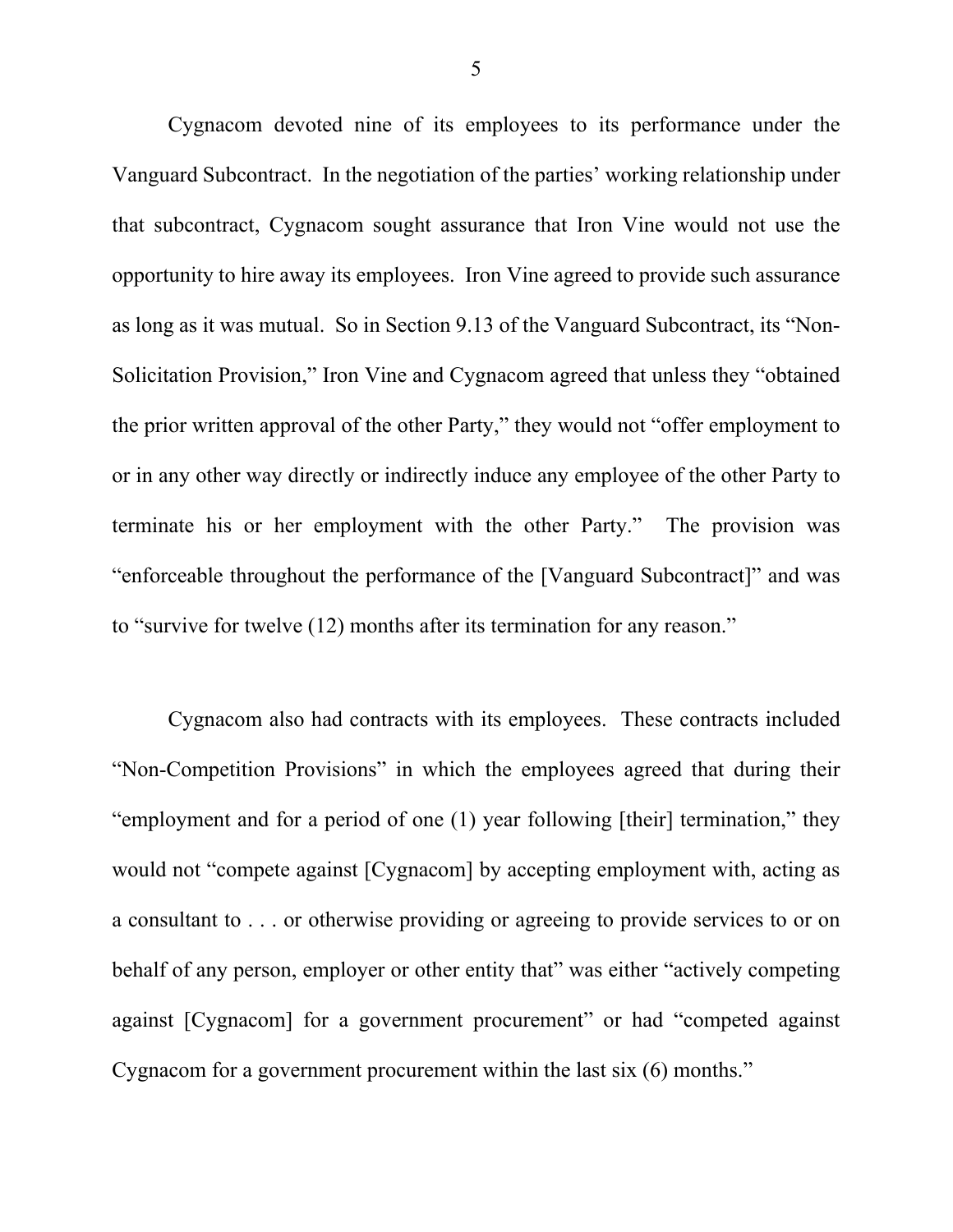Raymond Shanley was one of the Cygnacom employees assigned to the Vanguard Subcontract. In 2013, Shanley formed appellant Second Factor, a Virginia corporation, while he still was employed by Cygnacom. Shanley then left Cygnacom's employ in 2014 and, with Cygnacom's consent, Second Factor entered into a subcontract with Iron Vine whereby Shanley continued to provide PKI services to the State Department.

Iron Vine and Cygnacom worked under their subcontract arrangement without incident until 2015. But around that time, SAIC began to have concerns regarding Cygnacom's performance. Iron Vine and Second Factor maintain that SAIC's concerns were legitimate and ultimately led SAIC to ask Iron Vine not to renew its subcontract with Cygnacom and to replace Cygnacom with a different subcontractor. Cygnacom contends Iron Vine fed SAIC misinformation about its performance and fed SAIC's concerns in order to make it easier to oust Cygnacom from the Vanguard project.

Regardless of the validity of SAIC's concerns about Cygnacom, it is undisputed that by December 2015, Iron Vine had begun to make plans to replace Cygnacom on the Vanguard Subcontract. That month, Iron Vine's president, William Geimer, met with Shanley to discuss whether Second Factor could be that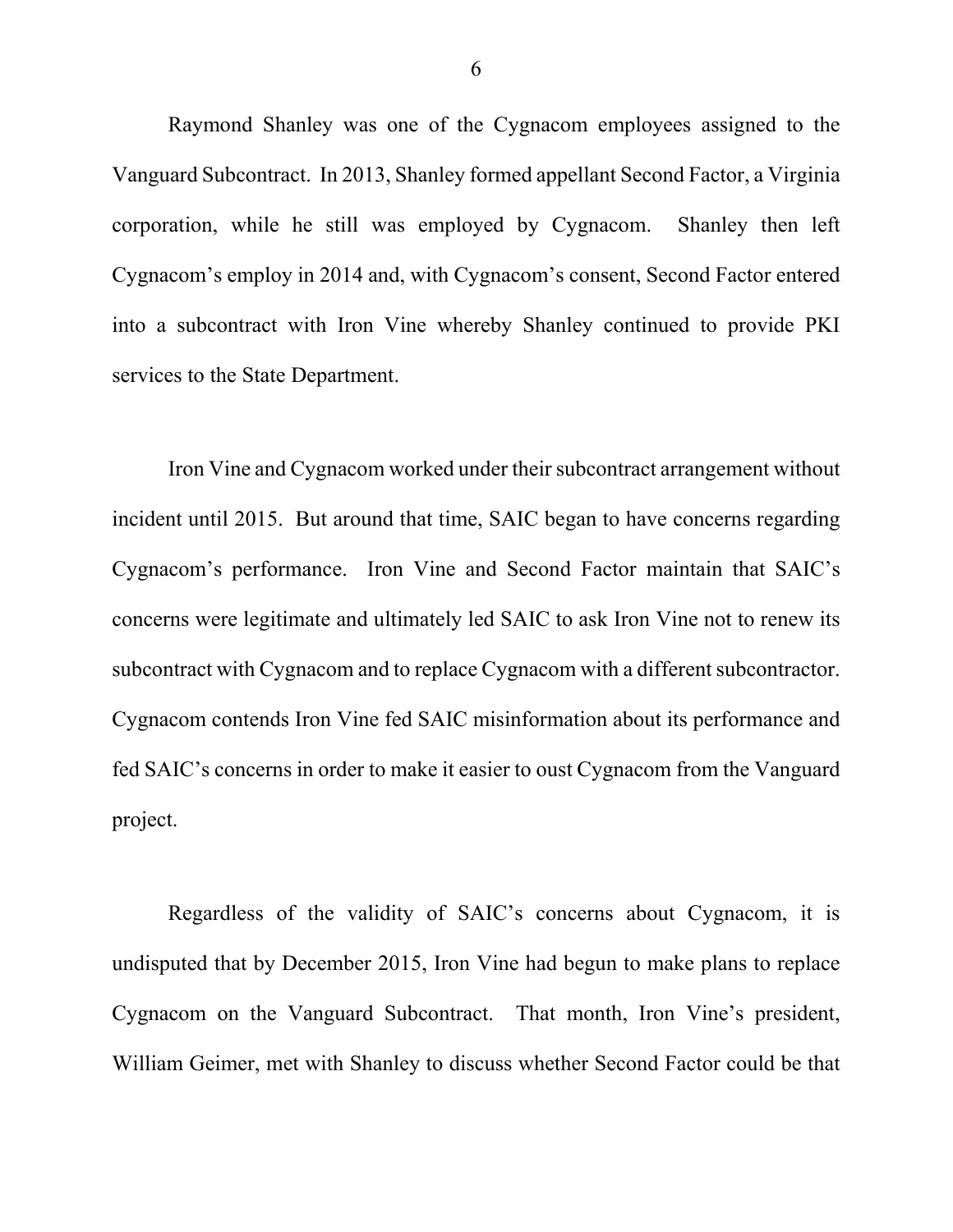replacement. A December 8, 2015 email memorialized an agreement between Iron Vine and Second Factor to form a new Vanguard "team" to be managed by Shanley. The email identified Cygnacom employees working on the Vanguard Subcontract whom Geimer and Shanley hoped to hire to continue doing that same work for their companies, notwithstanding their knowledge of the restrictions in the Non-Solicitation Provision and the Non-Competition Provision. On the same day, Geimer asked Shanley to "help map" position descriptions for the new roles "with the person currently in the slot" at Cygnacom.

On December 15, 2015, Geimer informed Cygnacom's president that Iron Vine was not renewing the Vanguard Subcontract, meaning Cygnacom's involvement with the project would end on February 8, 2016. Iron Vine and Second Factor posted job descriptions matching those of the Cygnacom employees on the same day. Within three days, Iron Vine offered employment to a Cygnacom employee, Warren Wilbur. Shanley and Second Factor also offered jobs to Cygnacom employees before the Vanguard Subcontract terminated, and Shanley communicated with Iron Vine regarding those offers. Together, the two companies ultimately hired six Cygnacom employees who had worked on the Vanguard Subcontract, with five going to Second Factor and Mr. Wilbur going to Iron Vine. All six resigned from Cygnacom on the same day, January 25, 2016. After the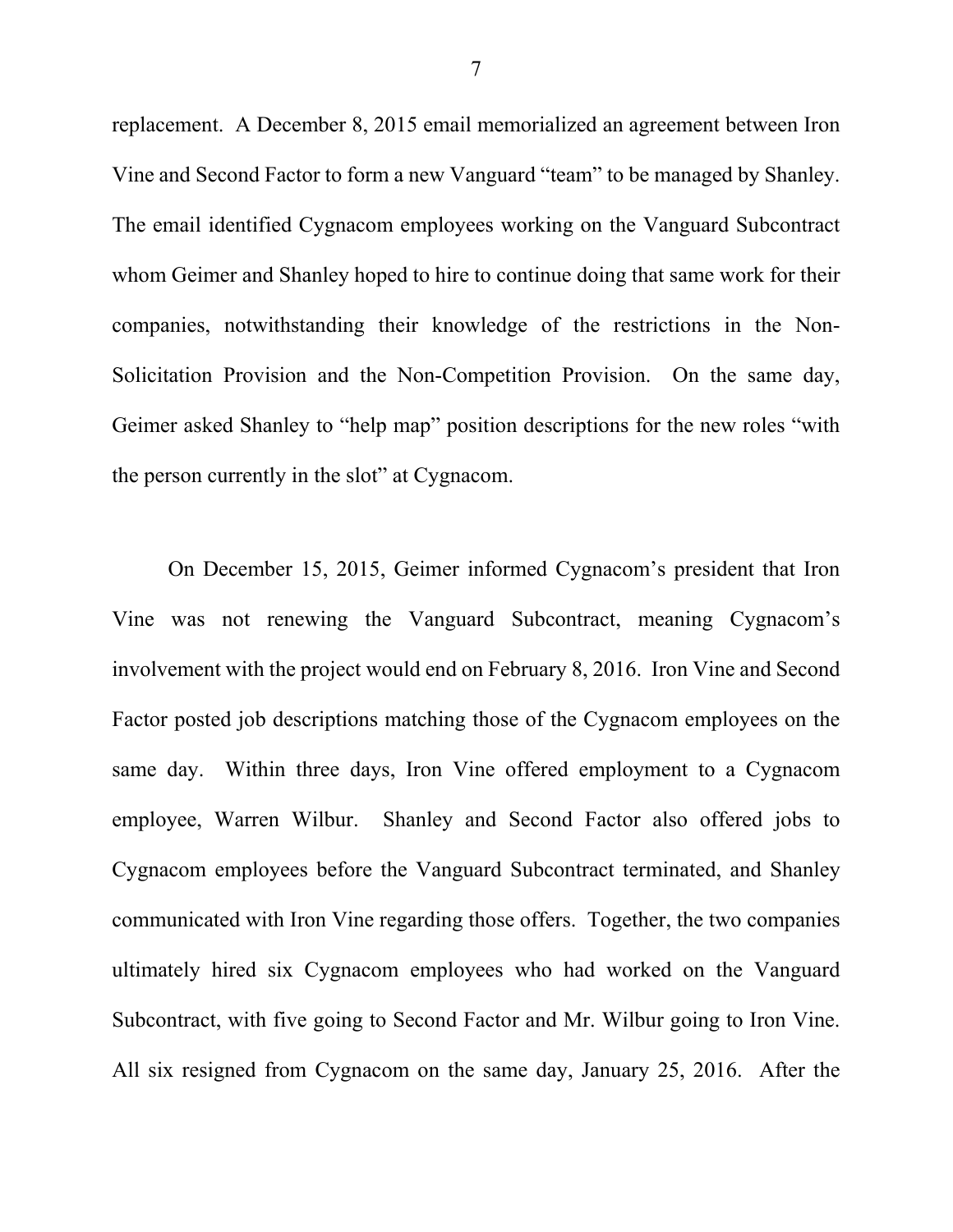Vanguard Subcontract ended, Iron Vine and Second Factor assumed control of PKI services to the State Department. They still were providing those services at the time of trial in 2018.

## **II. Procedural History**

In February 2016, Cygnacom sued Iron Vine, Second Factor, and Shanley personally (collectively, "the defendants"). Its complaint, as amended the following month, asserted multiple claims of breach of contract against Iron Vine and Shanley; a claim for breach of the duty of good faith and fair dealing against Iron Vine alone; and claims against all three defendants of tortious interference with Cygnacom's business relationships with its employees, common law civil conspiracy (to commit tortious interference), violation of the Virginia business conspiracy statute, and misappropriation of trade secrets. The claims centered on the defendants' alleged breaches of, or interference with, the Non-Solicitation Provision in the Vanguard Subcontract and the Non-Competition Provision in Cygnacom's contracts with its employees.

The defendants moved to dismiss Cygnacom's claims, with Iron Vine arguing, *inter alia*, that the Non-Solicitation Provision of the Vanguard Subcontract was unenforceable. All parties later cross-filed for summary judgment. The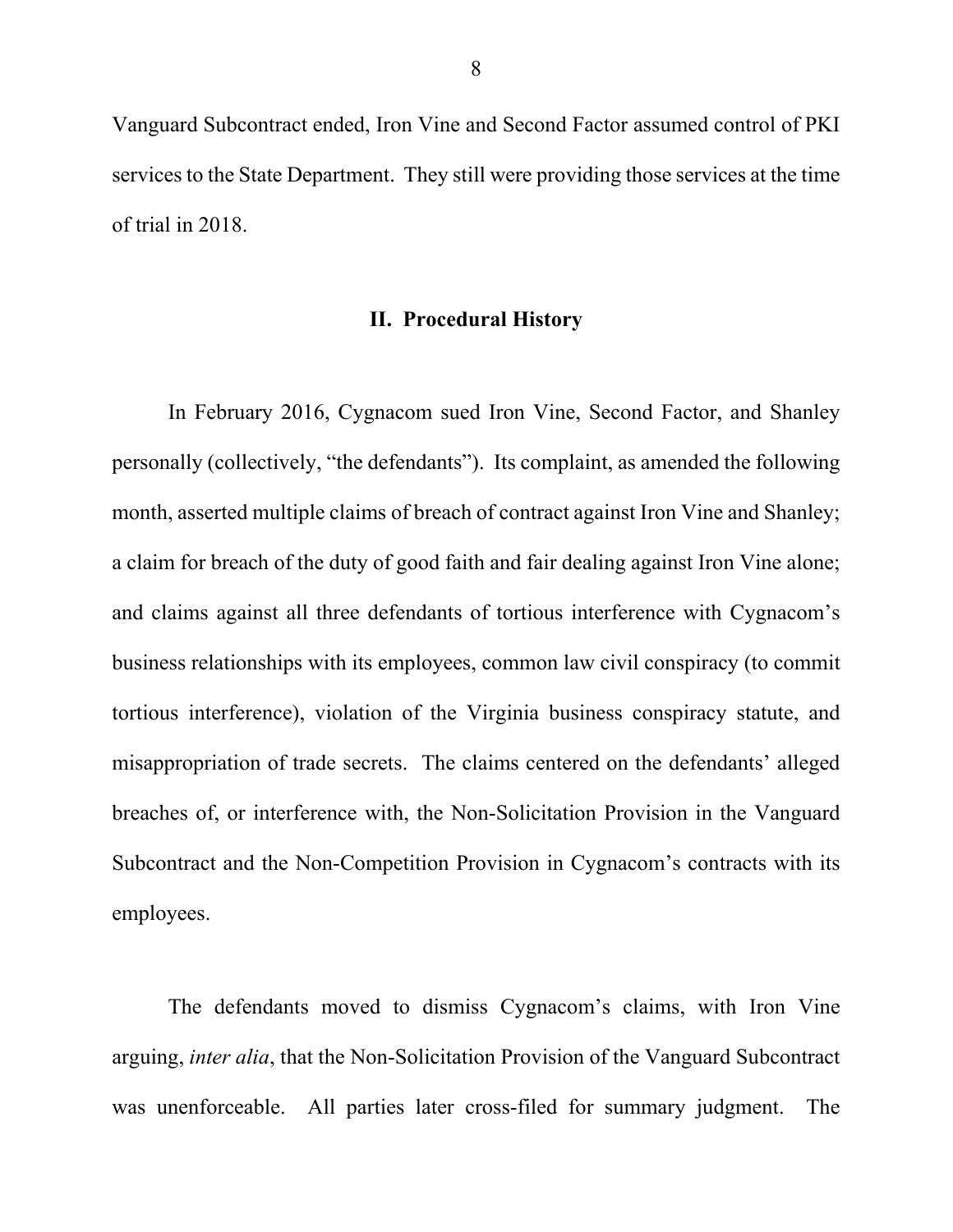Superior Court resolved these motions in a single order that dismissed the claim alleging breach of the duty of good faith and fair dealing, granted summary judgment to Shanley on two of the breach of contract claims against him, and denied the motions in all other respects. The parties proceeded to trial on breach of contract claims against Iron Vine, $<sup>2</sup>$  and the tortious interference, common law conspiracy,</sup> and statutory conspiracy counts against all defendants.<sup>3</sup>

Cygnacom's theory at trial was that after Shanley obtained the subcontract with Iron Vine, he and Iron Vine began plotting to poach the Cygnacom employees working on the Vanguard Subcontract in order to terminate that agreement and split the PKI services, and the profits therefrom, between Second Factor and Iron Vine. Cygnacom argued that by directly or indirectly (through Second Factor) offering employment to its employees, Iron Vine violated the Non-Solicitation Provision of the Vanguard Subcontract, and that all defendants conspired to and did tortiously

 $\overline{a}$ 

<sup>&</sup>lt;sup>2</sup> Cygnacom brought three separate breach of contract counts against Iron Vine, alleging three separate breaches of the Non-Solicitation Provision: (1) directly offering employment to a Cygnacom employee; (2) indirectly offering employment to a Cygnacom employee; and (3) indirectly inducing a Cygnacom employee to terminate their employment with Cygnacom. These counts, however, were not presented separately to the jury at trial. The verdict form asked only whether the jury found Iron Vine to have breached the Vanguard Subcontract and did not ask them to specify the manner in which Iron Vine breached it.

<sup>&</sup>lt;sup>3</sup> Cygnacom voluntarily dismissed all other claims prior to trial.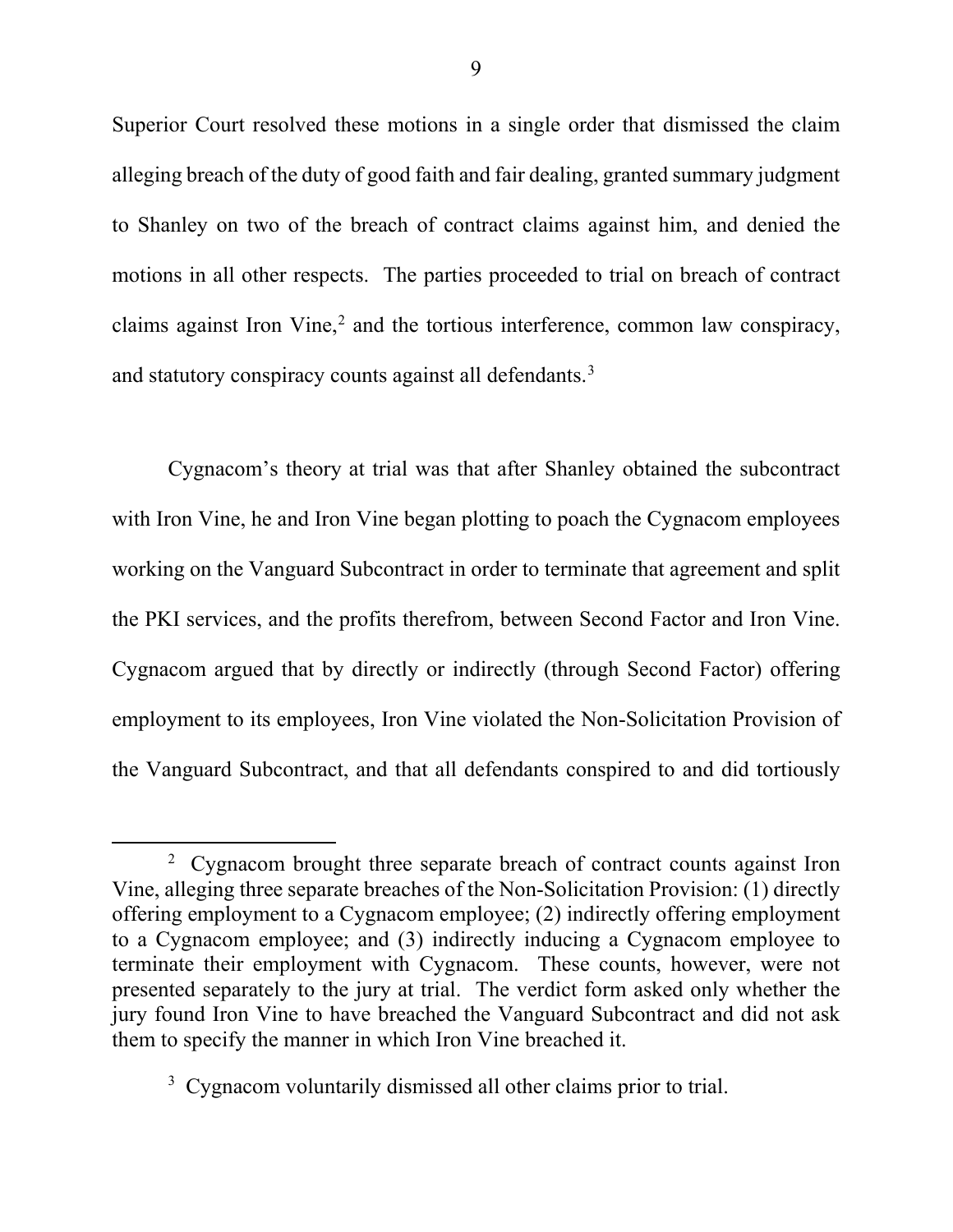interfere with the employment contracts of the six Cygnacom employees who left the company. Cygnacom claimed these actions proximately caused it to lose five years of future profits on the Vanguard Subcontract, on the premise that, if Iron Vine and Second Factor had not hired away its employees, Iron Vine would not have terminated the Vanguard Subcontract and Cygnacom would have continued to earn profits under it until 2021 (when Iron Vine's subcontract with SAIC was slated to end).

The defendants argued that Iron Vine's nonrenewal of the Vanguard Subcontract was the result of SAIC's dissatisfaction with Cygnacom's performance, that this would have occurred regardless of whether Iron Vine and Second Factor hired Cygnacom's employees, and hence that their actions in hiring those employees were not the proximate cause of any of Cygnacom's lost profits. On that theory, Iron Vine moved for judgment as a matter of law on the breach of contract claims at the close of Cygnacom's case and again at the close of all evidence. Making essentially the identical argument that none of their actions proximately caused Cygnacom's damages and that the claimed damages were "speculative[]" and "unreliabl[e]," all defendants moved for judgment as a matter of law on Cygnacom's other causes of action as well at the close of Cygnacom's case and again before the case was submitted to the jury. The trial judge denied all of these motions.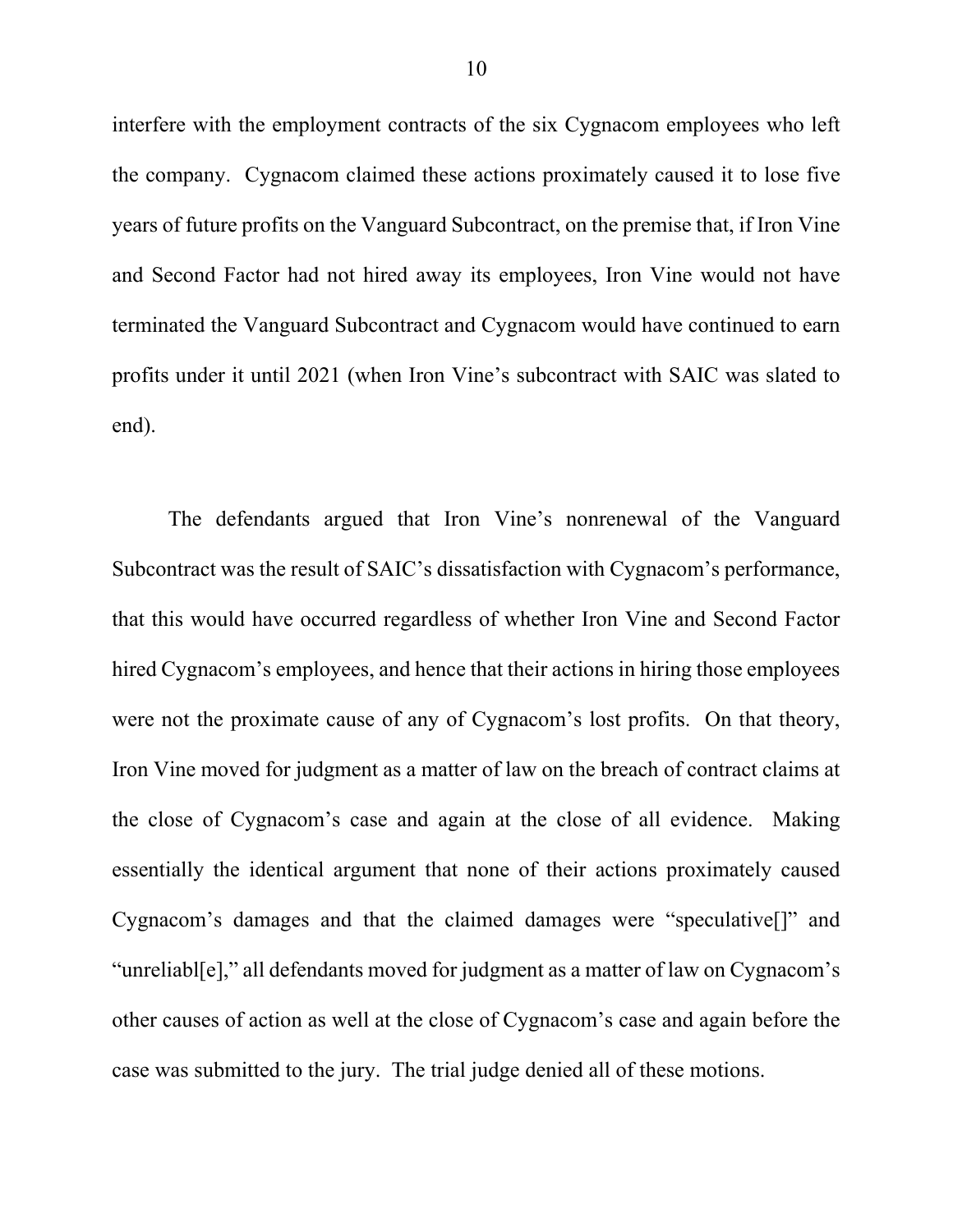At the close of evidence, the defendants also moved to dismiss the count charging violation of the Virginia business conspiracy statute on choice-of-law grounds. They argued that any conspiracy Cygnacom had alleged at trial took place primarily in the District of Columbia and necessitated the application of District rather than Virginia law. (There is no comparable statutory cause of action for conspiracy in the District.) The trial judge granted the motion, and the Virginia statutory claim was not submitted to the jury.

The jury returned a verdict on March 16, 2018 in favor of Cygnacom, finding Iron Vine liable for breach of contract, Iron Vine and Second Factor (but not Shanley) each liable for tortious interference, and all three defendants liable for a common law civil conspiracy to tortiously interfere with Cygnacom's business. On both the breach of contract and conspiracy counts, the jury awarded Cygnacom compensatory damages totaling \$1,012,011. (Based on the evidence, this figure represented three years of lost profits under the Vanguard Subcontract.) On the tortious interference count, the jury separately awarded compensatory damages of \$168,668.59 against Iron Vine, and the same amount against Second Factor. (The sum of those two awards, \$337,337.18, equaled Cygnacom's claimed lost profits for one year.) In addition to compensatory damages, the jury assessed punitive damages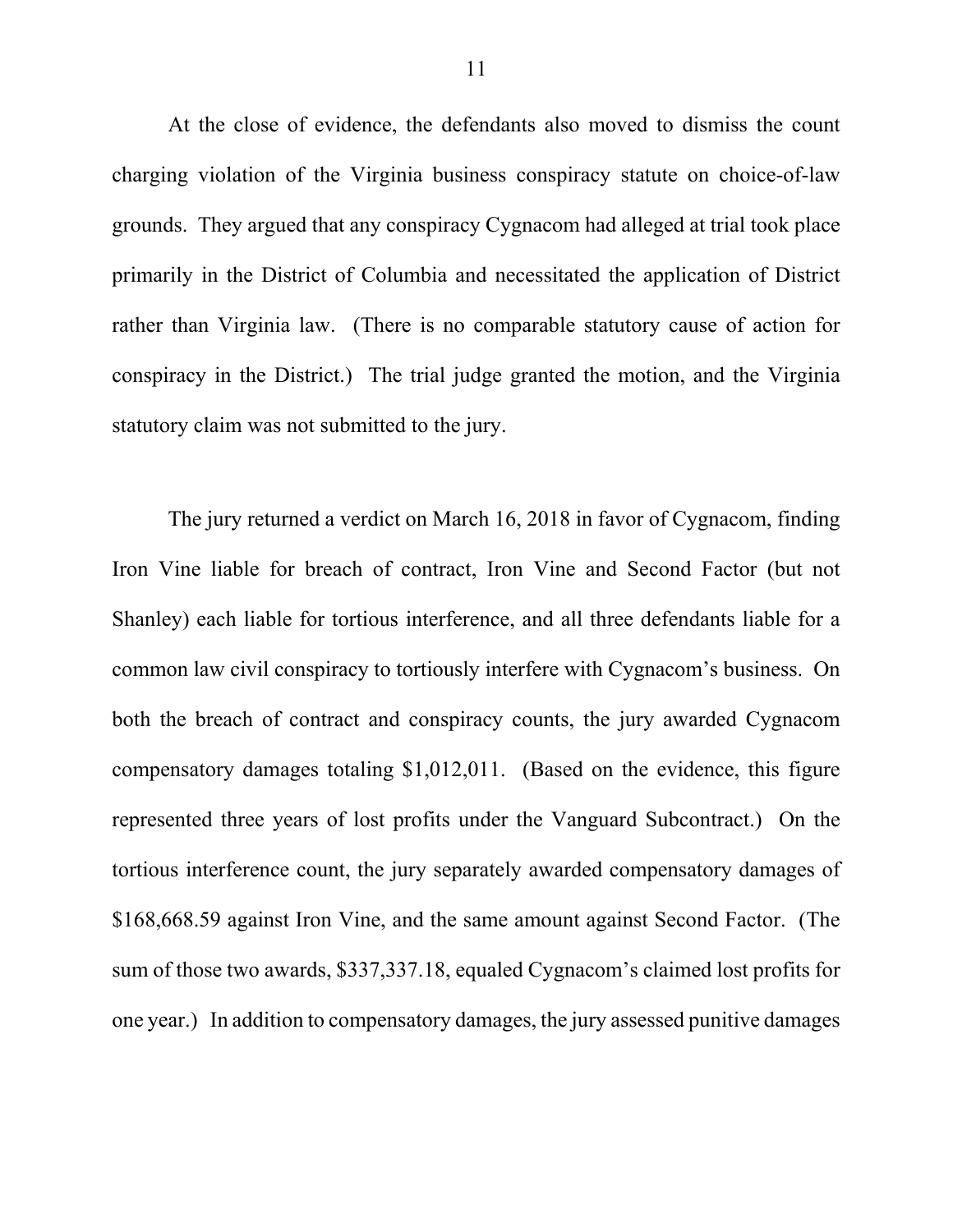in the amounts of \$450,000 against Iron Vine and \$150,000 against Second Factor. (The jury did not award punitive damages against Shanley.)

In a post-verdict hearing held on April 12, 2018, the parties agreed that the compensatory damages awarded to Cygnacom for conspiracy were duplicative of those awarded for breach of contract. The judge therefore entered judgment for Cygnacom only on its breach of contract and tortious interference claims, and only against Iron Vine and Second Factor (as the jury had found Shanley individually liable only on the conspiracy count).

#### **III. Discussion**

### **A. Claims Challenging the Sufficiency of the Evidence**

Iron Vine and Second Factor ask us to direct the trial court to enter judgment as a matter of law or award them a new trial because the evidence at trial was insufficient to show that (1) their conduct proximately caused Cygnacom's lost profit damages; (2) the lost profit damages were reasonably certain; (3) Cygnacom, Second Factor, and Iron Vine were "competitors" such that hiring Cygnacom employees constituted tortious interference (i.e. caused the employees to violate their contracts with Cygnacom); (4) Iron Vine and Second Factor "wrongfully" interfered with the Cygnacom employees' contracts; and (5) punitive damages were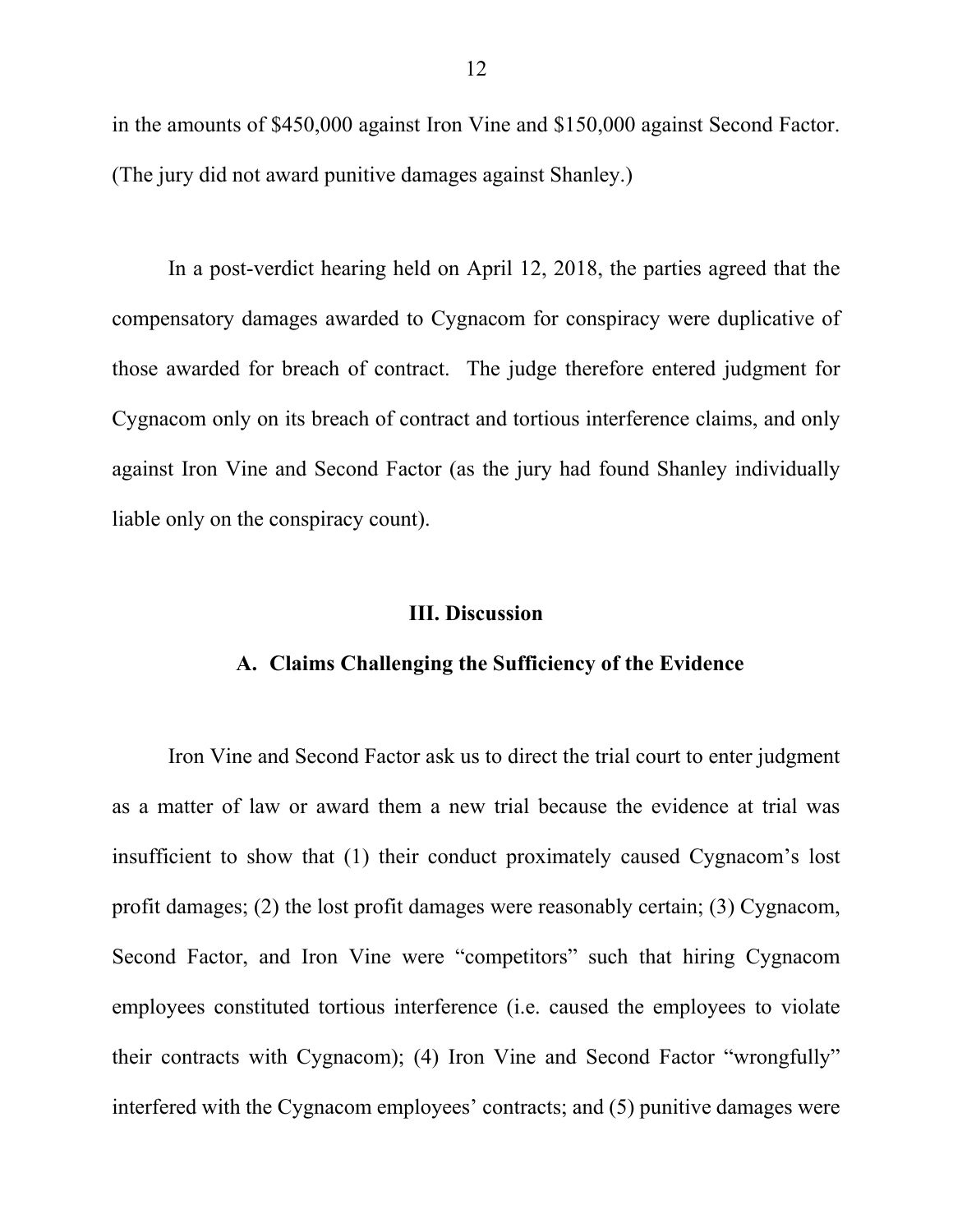warranted. We hold that none of those challenges is preserved for our review, because Iron Vine and Second Factor failed to make all but the first two of them in a Civil Rule 50(a) motion for judgment as a matter of law, and did not renew, per Civil Rule 50(b), any sufficiency challenge post-trial.

In a civil jury trial, the court may, under Rule  $50(a)$ , grant a motion for judgment as a matter of law against a party who "has been fully heard on an issue" where "the court finds that a reasonable jury would not have a legally sufficient evidentiary basis to find for the party on that issue[.]"<sup>4</sup> Such a motion "may be made at any time before the case is submitted to the jury,"5 and it must assert "specific claims of evidentiary insufficiency."<sup>6</sup> A party who omits from its motion a particular evidentiary ground is precluded from later raising that theory in a renewed motion for judgment as a matter of law after the verdict or in an appeal.<sup>7</sup>

<sup>4</sup> Super. Ct. Civ. R.  $50(a)(1)$ .

 $^5$  *Id.* R. 50(a)(2).

l

6 *NCRIC, Inc. v. Columbia Hosp. for Women Med. Ctr.*, *Inc.*, 957 A.2d 890, 904 (D.C. 2008); *see also* Super. Ct. Civ. R. 50(a)(2)("The motion must specify the judgment sought and the law and facts that entitle the movant to the judgment.").

7 *See NCRIC*, 957 A.2d at 904, 906 ("The failure to assert a particular sufficiency challenge in a Rule 50(a) motion precludes consideration of that challenged on appeal. . . . [N]ew grounds may not be asserted in the post-verdict motion"); *see also Howard Univ. v. Best*, 547 A.2d 144, 147 (D.C. 1988).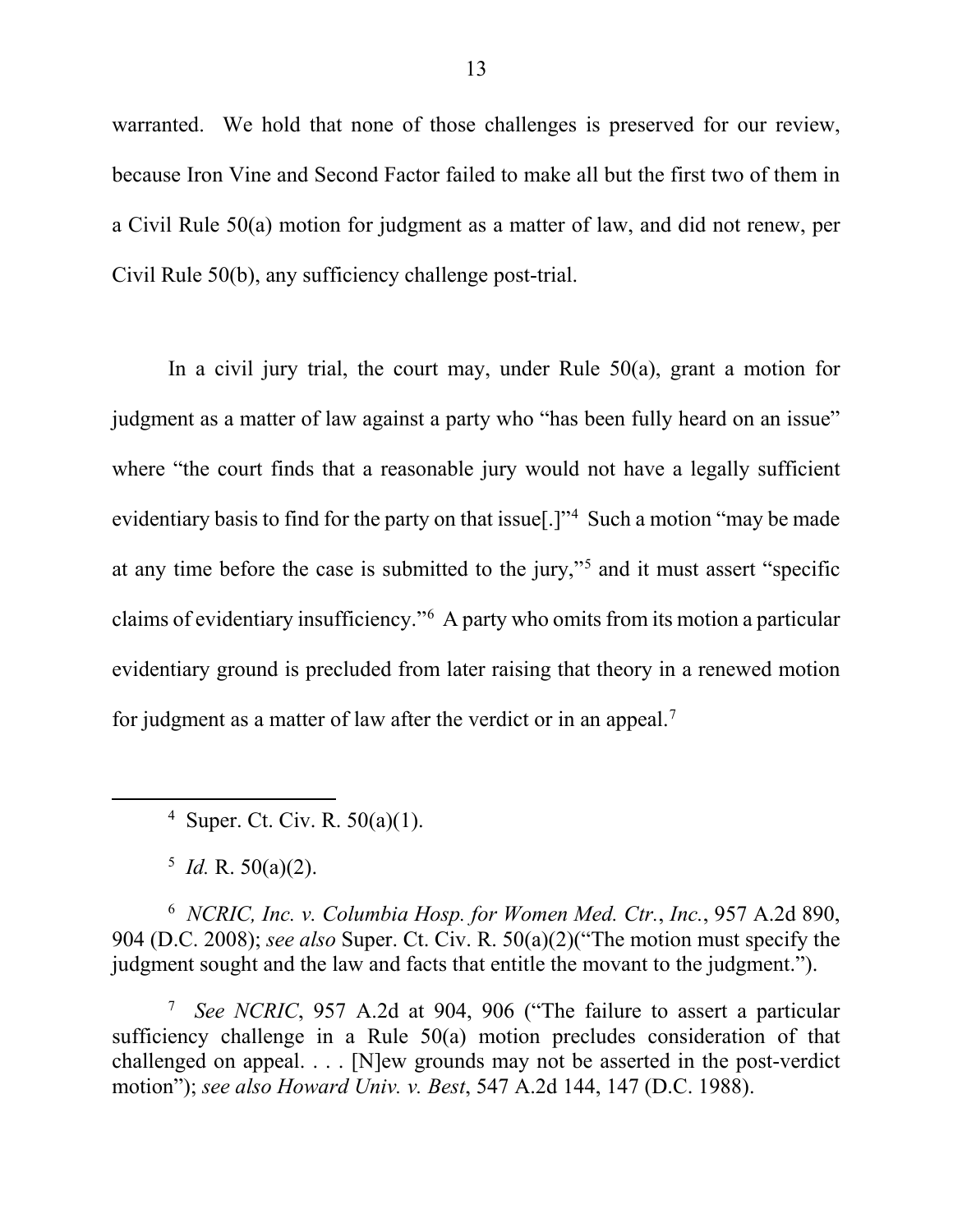The Rule 50(a) motion primarily serves to "call the attention of the opposing party to the alleged deficiency in the evidence at a point in the trial where that party may cure the defect."<sup>8</sup> The Rule allows the court to enter judgment as a matter of law, but does not *require* it to do so.<sup>9</sup> "To the contrary, the [trial] courts are, if anything, encouraged to submit the case to the jury rather than granting such motions[,]" in order to avoid the need for an entire new trial when the appellate court determines that the motion was granted in error.<sup>10</sup>

Thus, if the Rule 50(a) motion is not granted, "the court is considered to have submitted the action to the jury subject to the court's later deciding the legal questions raised by the motion."11 A subsequent post-trial renewal of that motion pursuant to Civil Rule 50(b) is essential to allow the trial judge, "who saw and heard

8 *NCRIC*, 957 A.2d at 904 (quoting *Best*, 547 A.2d at 148).

 $\overline{\phantom{a}}$ 

<sup>10</sup> *Unitherm Food Sys., Inc. v. Swift-Eckrich, Inc.*, 546 U.S. 394, 405–06 (2006). We construe Civil Rule 50 "in light of the meaning" of Federal Rule of Civil Procedure 50, as the two rules are "substantially identical." *Wash. Inv. Partners of Del., LLC v. Sec. House, K.S.C.C.*, 28 A.3d 566, 580 n.18 (D.C. 2011).

<sup>11</sup> Super. Ct. Civ. R. 50(b). The motion for judgment as a matter of law may be renewed no later than 28 days after the entry of judgment. *Id.* The renewed motion may include an alternative or joint request for a new trial under Super. Ct. Civ. R. 59. *Id.*

<sup>&</sup>lt;sup>9</sup> See Super. Ct. R. 50(a) ("If . . . the court finds that a reasonable jury would not have a legally sufficient evidentiary basis to find for the party . . . the court *may* ... grant a motion for judgment as a matter of law[.]" (emphasis added)).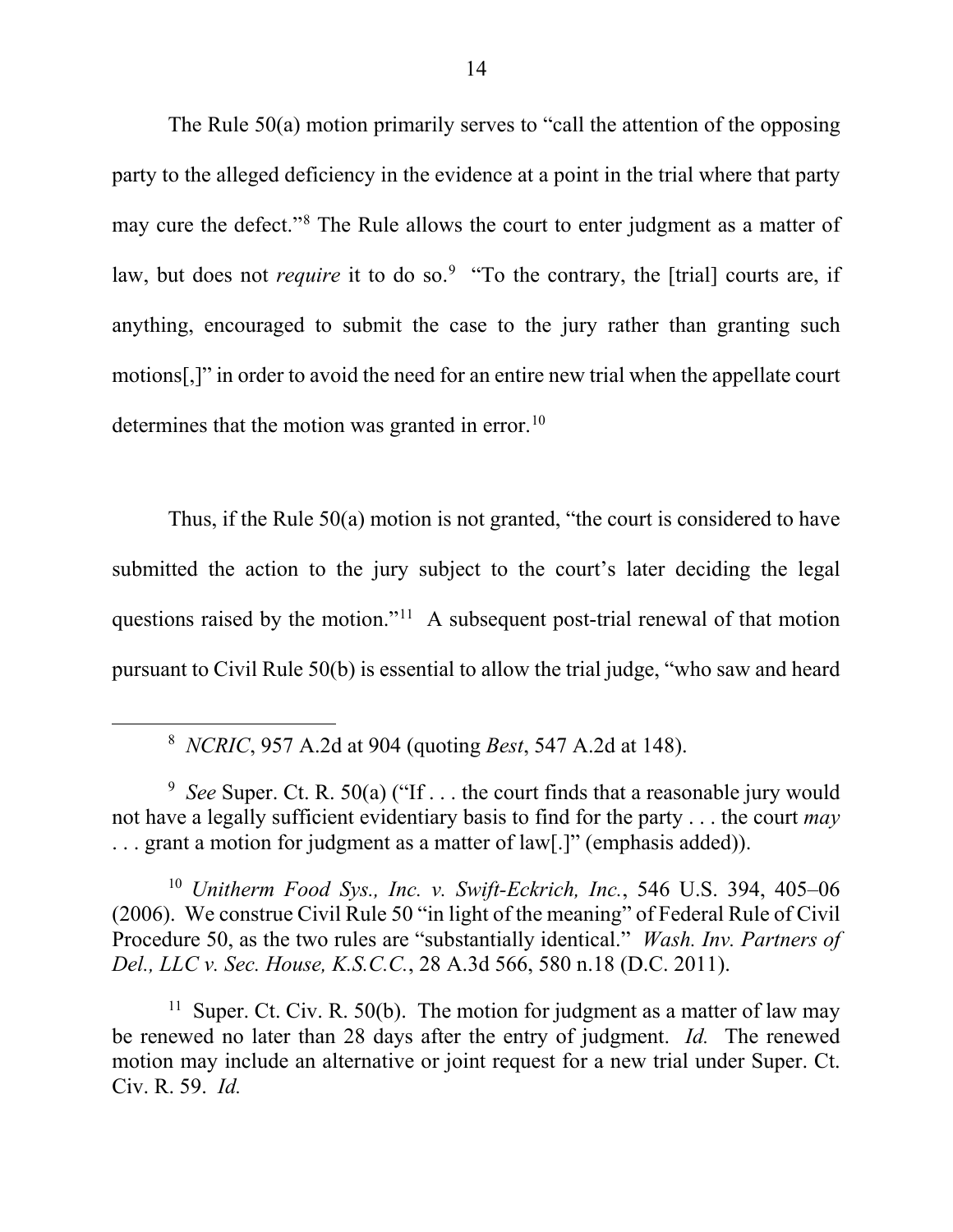the witnesses and who has the feel of the case which no appellate printed transcript can impart," to review in the first instance the sufficiency of the evidence as a matter of law.<sup>12</sup> The failure of a party to make a timely post-verdict Rule 50(b) motion renewing its claims that the evidence at trial was legally insufficient constitutes a waiver of those claims and leaves this court "*without power* to direct the trial court to enter judgment contrary to the one it had permitted to stand."13 We do not require parties to reassert their claims with "technical precision"<sup>14</sup> or even in a written motion; "oral motions, in which a party specifically invokes the rule, or perhaps even colloquy with the court, fulfill the requirements of Rule 50 in some instances."15 But

13 *Wash. Inv. Partners*, 28 A.3d at 580 & n.18 (quoting *Unitherm*, 546 U.S. at 400-01) (alterations omitted; emphasis added); *see also Vuitch v. Furr*, 482 A.2d 811, 813 n.2 (D.C. 1984). Nor, as the Supreme Court held in *Unitherm*, 546 U.S. at 402, may the appellate court grant a new trial in the absence of a post-trial request for one. Appellants argue that an exception to the waiver occasioned by the failure to renew a Rule 50(a) motion after trial may be made in cases of plain error. This was the position of the dissent in *Unitherm*, *see id.* at 407–08, but the Court rejected it, and we must do likewise.

14 *Best*, 547 A.2d at 148.

<sup>12</sup> *Unitherm*, 546 U.S. at 395 (quoting *Cone v. W. Va. Pulp & Paper Co.*, 330 U.S. 212, 216 (1947)); *see also Ortiz v. Jordan*, 562 U.S. 180, 189 (2011) (stating that "[a]bsent . . . a [Rule 50(b)] motion, we have repeatedly held, an appellate court is *powerless* to review the sufficiency of evidence after trial") (emphasis added and internal quotation marks omitted).

<sup>15</sup> *Belk, Inc. v. Meyer Corp.*, 679 F.3d 146, 156 (4th Cir. 2012).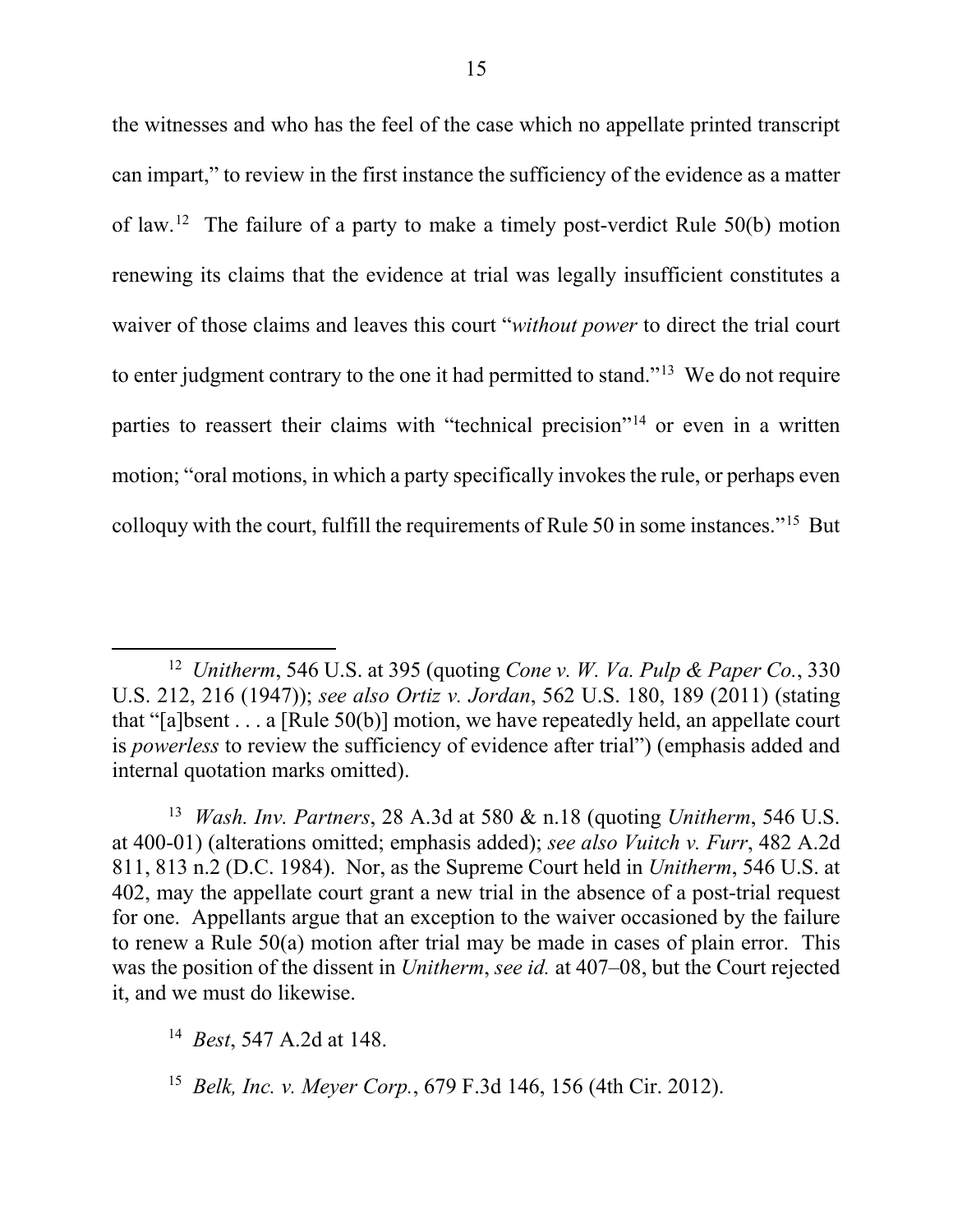at a minimum, there must be "substantial compliance" with Rule 50.16 The party must, in substance, "specify the judgment sought and the law and facts that entitle the movant to the judgment."<sup>17</sup>

Of the sufficiency challenges Iron Vine and Second Factor present on appeal, only those addressing the proximate causation and the certainty of Cygnacom's claimed damages (lost profits) were raised in a Rule 50(a) motion. The challenges not included in Iron Vine's and Second Factor's Rule 50(a) motions are unreviewable for that reason.<sup>18</sup> But even the challenges raised by Rule  $50(a)$  motion during trial are not reviewable unless Iron Vine and Second Factor renewed them after the jury's verdict in compliance with Rule 50(b), and Cygnacom argues they did not do so. Iron Vine and Second Factor respond that though they did not explicitly invoke Rule 50 in any written post-trial motion or at the post-verdict hearing, it was clear at the post-verdict hearing that they were seeking to renew all of the sufficiency arguments they had made during the trial, but the judge refused to

<sup>17</sup> Super. Ct. Civ. R.  $50(a)(2)$ .

l

18 *See NCRIC*, 957 A.2d at 905.

<sup>16</sup> *Martinez Moll v. Levitt & Sons of P.R., Inc.*, 583 F.2d 565, 569 (1st Cir. 1978).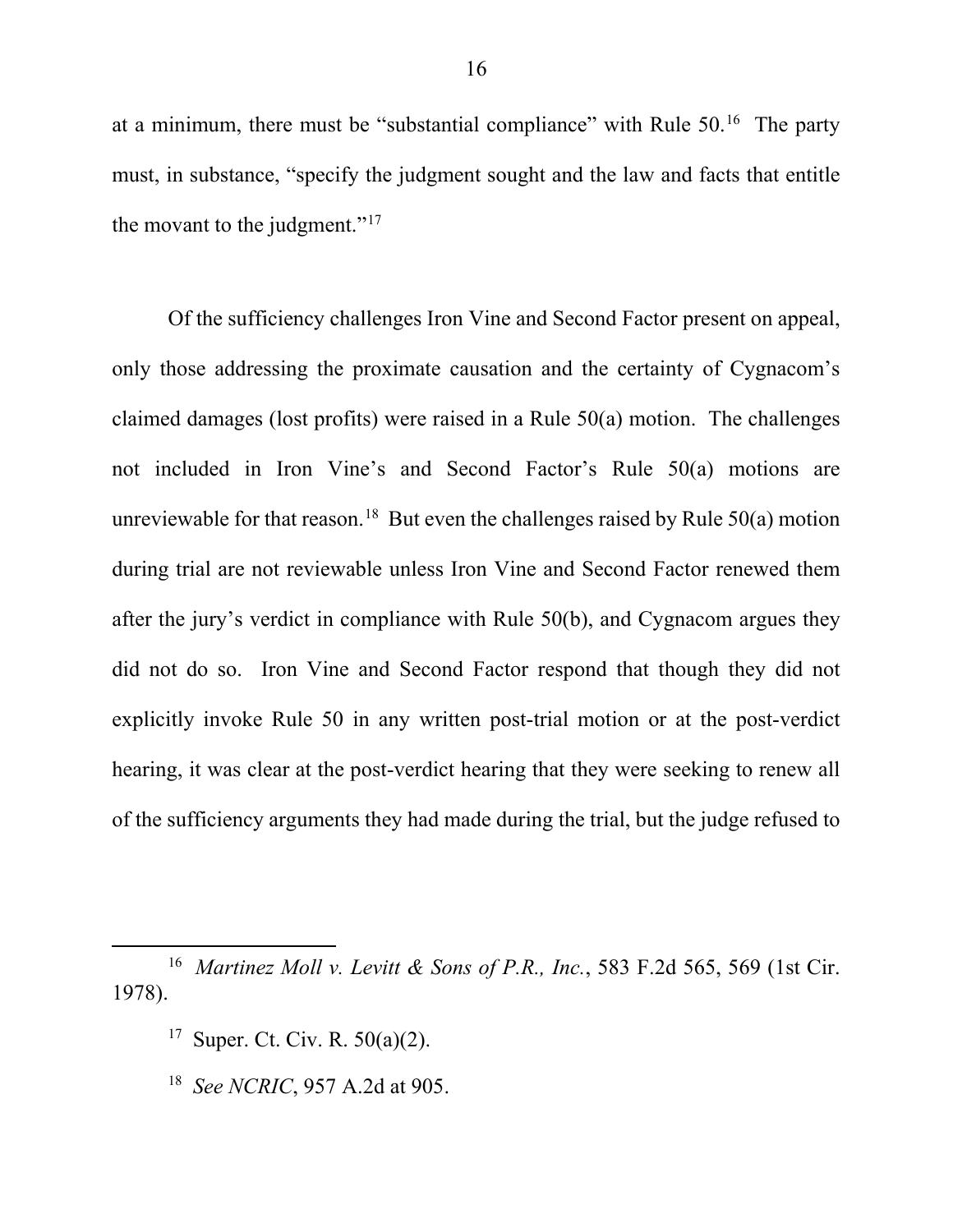entertain any further motions and thereby dissuaded them from filing a Rule 50(b) motion.

We are not persuaded by this excuse for not filing a Rule 50(b) motion for two reasons. First, the record of the post-verdict hearing does not support it; Iron Vine and Second Factor did not convey an intention to renew any of their prior sufficiency arguments at that hearing. Rather, they raised new issues relating to the jury's awards of damages and a possible double recovery for Cygnacom. Specifically, Iron Vine and Second Factor objected that the damages awarded on the civil conspiracy count could not exceed the damages awarded on the tortious interference count, and that the tortious interference award overlapped with the breach of contract award. The trial judge took a dim view of these claims, perceiving them as an attempt to relitigate a verdict form to which the parties had agreed, and stated:

> [F]rankly it seems to me that both sides are trying to get a second bite at the apple $[.]^{19}]$ ... The case concluded, the jury rendered a verdict. We're not going back there again[,] . . . regarding the jury verdict form that . . . nobody had a problem with.... This is a matter for the Court of Appeals to resolve. There's a verdict, appeal it.

 $\overline{a}$ 

<sup>&</sup>lt;sup>19</sup> The reference to "both sides" appears to reflect the fact that, earlier in the hearing, Cygnacom had asked the judge to reconsider the dismissal of the Virginia business conspiracy count. The judge denied that request.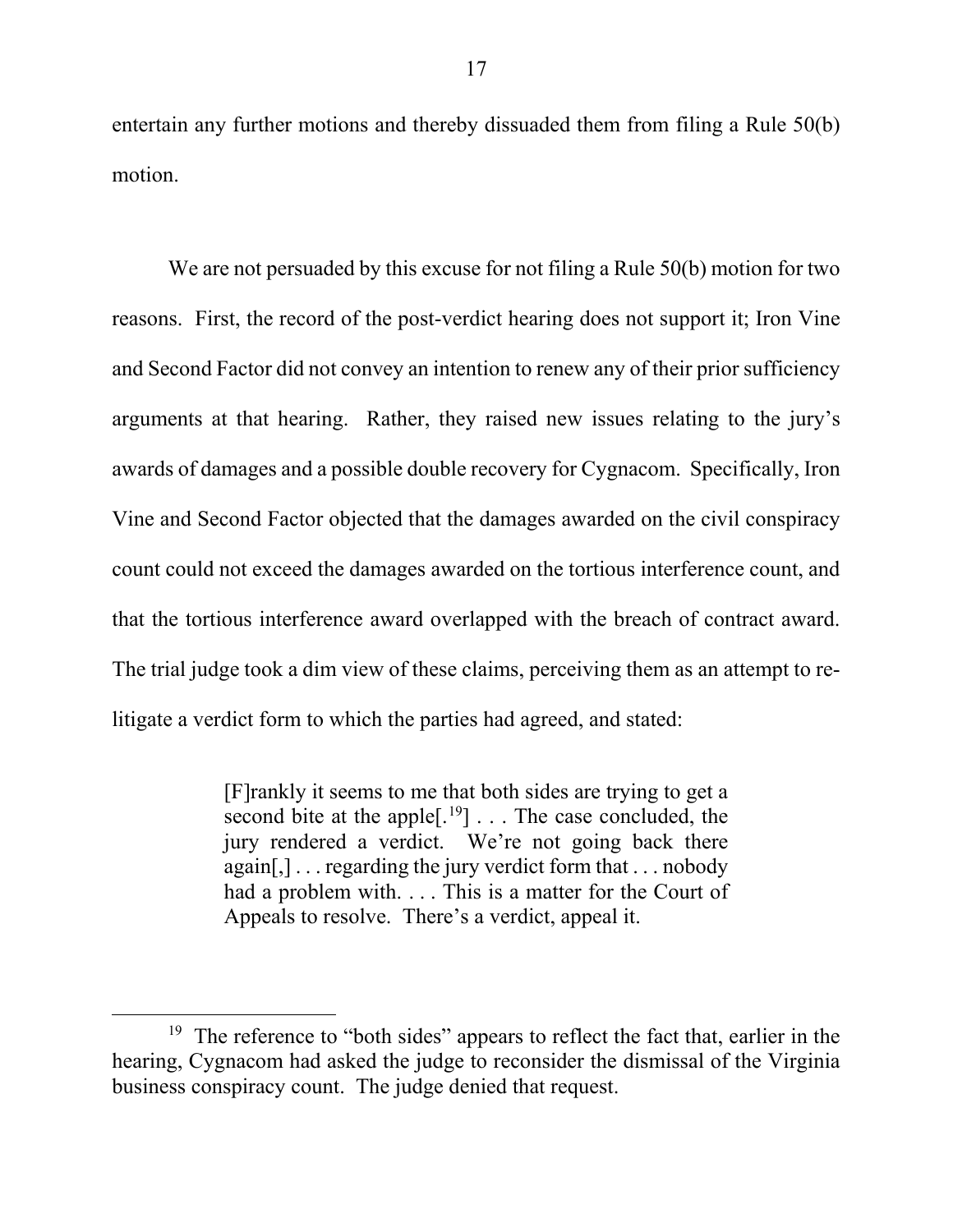Iron Vine and Second Factor then continued to urge the need to address the double recovery issue and requested that they be permitted to brief it. The court denied their request.

In the course of the post-verdict hearing, Iron Vine and Second Factor did not mention or allude to any of the sufficiency issues they had raised in their Rule 50(a) motions. They "failed to even summarily state that [they were] renewing the preverdict motion for judgment as a matter of law."<sup>20</sup> We therefore cannot agree that they substantially complied with Rule  $50(b)$ .<sup>21</sup>

Second, the trial judge's rejection at the post-verdict hearing of the parties' arguments and request to brief them did not relieve trial counsel of the responsibility to preserve their clients' sufficiency claims. There is no "futility" exception in Rule 50.22 Even if the judge had made it very clear he would deny any Rule 50(b) motion

 $\overline{a}$ 

<sup>21</sup> *See id.* (refusing to consider appellant's sufficiency challenges where counsel's post-verdict colloquy with the trial judge focused on *different* issues).

22 *See, e.g.*, *Image Tech. Servs. v. Eastman Kodak Co.*, 125 F.3d 1195, 1212 (9th Cir. 1997) (rejecting argument that "a party need not move for judgment as a matter of law when such a motion would be futile"); *Williams v. King*, 460 P.3d 303, 309 (Ariz. Ct. App. 2020) ("Defendants assert that their mid-trial Rule 50(a) motion was sufficient, essentially arguing that a post-verdict motion for new trial was futile. But a mid-trial motion under Rule 50(a) will not preserve our jurisdiction unless

<sup>20</sup> *Belk*, 679 F.3d at 159.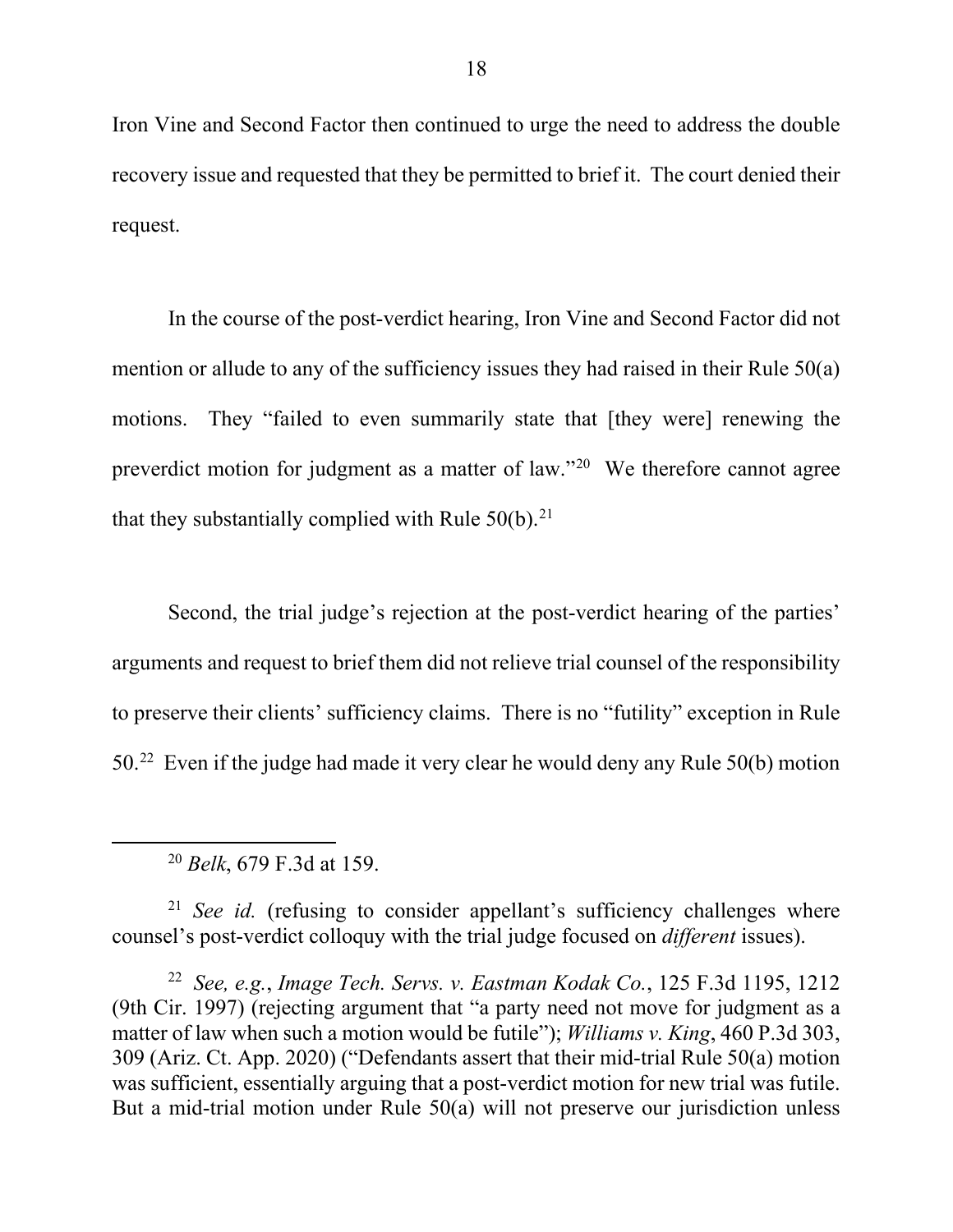made to him (which he did not), we agree with the Fourth Circuit that "Rule 50(b) inherently accommodates such potential deterrents to filing, providing counsel with a period of time in which, detached from the pressures of trial, to reflect and to carefully consider whether to file a motion for judgment as a matter of law without obtaining the judge's permission to file."23

### **B. Enforceability of the Non-Solicitation and Non-Competition Provisions**

Iron Vine contends that the breach of contract and tortious interference verdicts cannot stand because the contractual provisions relevant to those claims the Non-Solicitation Provision between Iron Vine and Cygnacom (which the jury found Iron Vine to have breached) and the Non-Competition Provision in the Cygnacom employees' contracts (with which the jury found Iron Vine and Second

followed by a post-verdict Rule 50(b) motion. And Defendants offer no authority for a futility exception.") (internal citations and quotation marks omitted)).

<sup>23</sup> *Belk*, 679 F.3d at 159 (rejecting argument that failure to submit a Rule 50(b) motion should be excused where judge "did not want to hear any additional argument on the sufficiency of the evidence").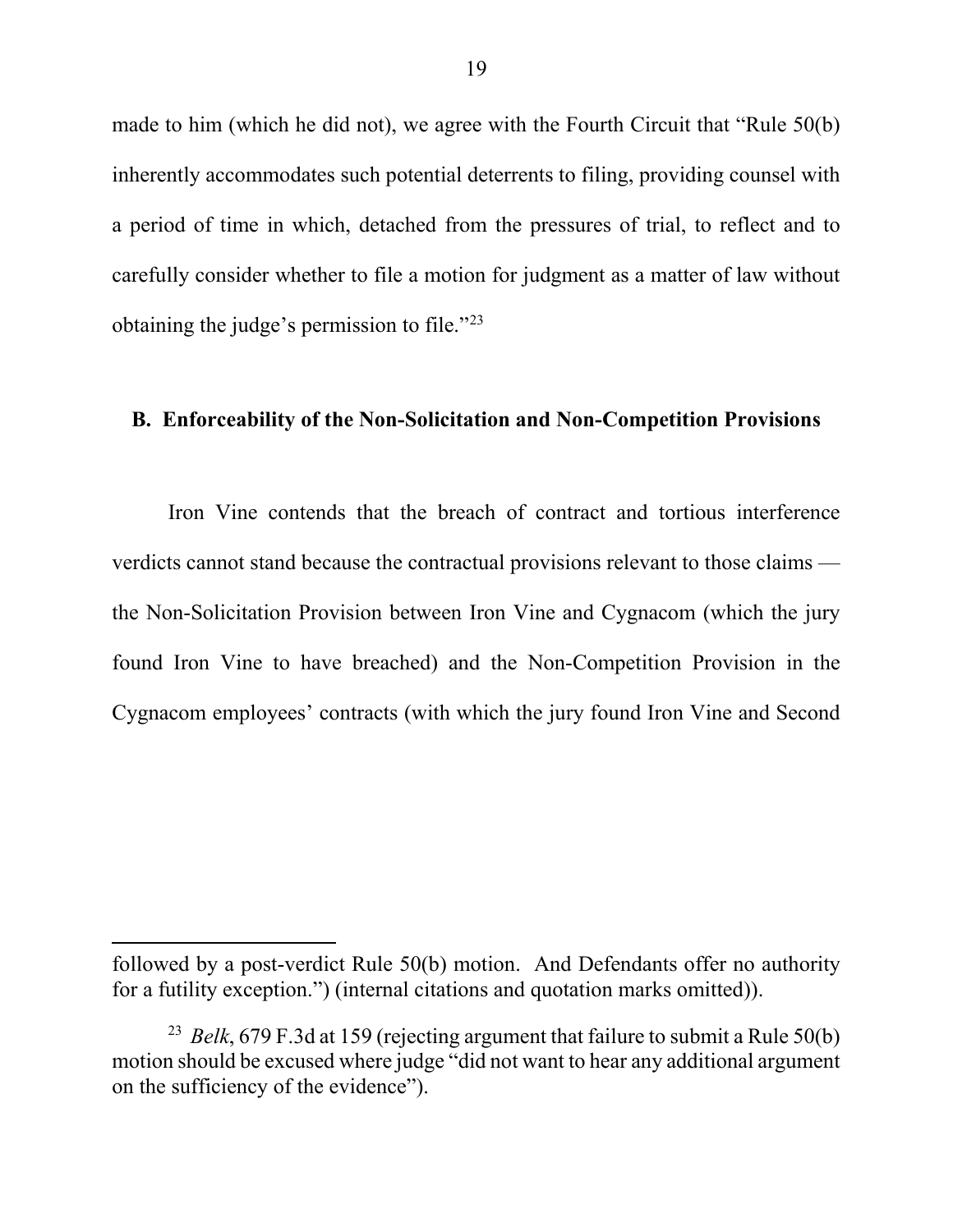Factor to have interfered) — are unenforceable under Virginia law.<sup>24</sup> These are questions of law, as to which our review is de novo.<sup>25</sup>

### **1. Non-Solicitation Provision**

As Iron Vine challenged the enforceability of the Non-Solicitation Provision in its motions to dismiss and for summary judgment, it has preserved the issue for appeal.26 The Non-Solicitation Provision is a restraint on trade, enforceable under Virginia law only if the party seeking its enforcement, Cygnacom, can show that it

l

25 *See*, *e.g*., *Young v. District of Columbia Dep't of Emp't Servs*., 241 A.3d 826, 829 (D.C. 2020).

26 *See Taylor v. Wash. Hosp. Ctr.*, 407 A.2d 585, 590–91 (D.C. 1979) (litigants "disappointed by rulings of the court which are adverse to [their] case" are "free to and should proceed to trial as limited by the court's . . . rulings, and if not successful at trial challenge those rulings on appeal"). It does not matter that Iron Vine did not raise this issue in a Rule 50 motion. The requirements of Rule 50 apply to challenges to the sufficiency of the evidence; the Rule "does not govern pure questions of law" such as those of contract interpretation and enforceability. *Hines v. City of Columbus*, 676 Fed. App'x 546, 550 (6th Cir. 2017); *Belk*, 679 F.3d at 161 ("The rule is not concerned with 'pure' questions of law that are detached from the evidence, not within the domain of the jury, and only ever properly ruled upon by the judge."); *Landes Const. Co. v. Royal Bank of Can.*, 833 F.2d 1365, 1370 (9th Cir. 1987) ("As long as a party properly raises an issue of law" in the trial court "it need not include the issue in a motion for a directed verdict in order to preserve the question on appeal.").

<sup>&</sup>lt;sup>24</sup> Virginia law applies to the interpretation of both agreements, per their plain language.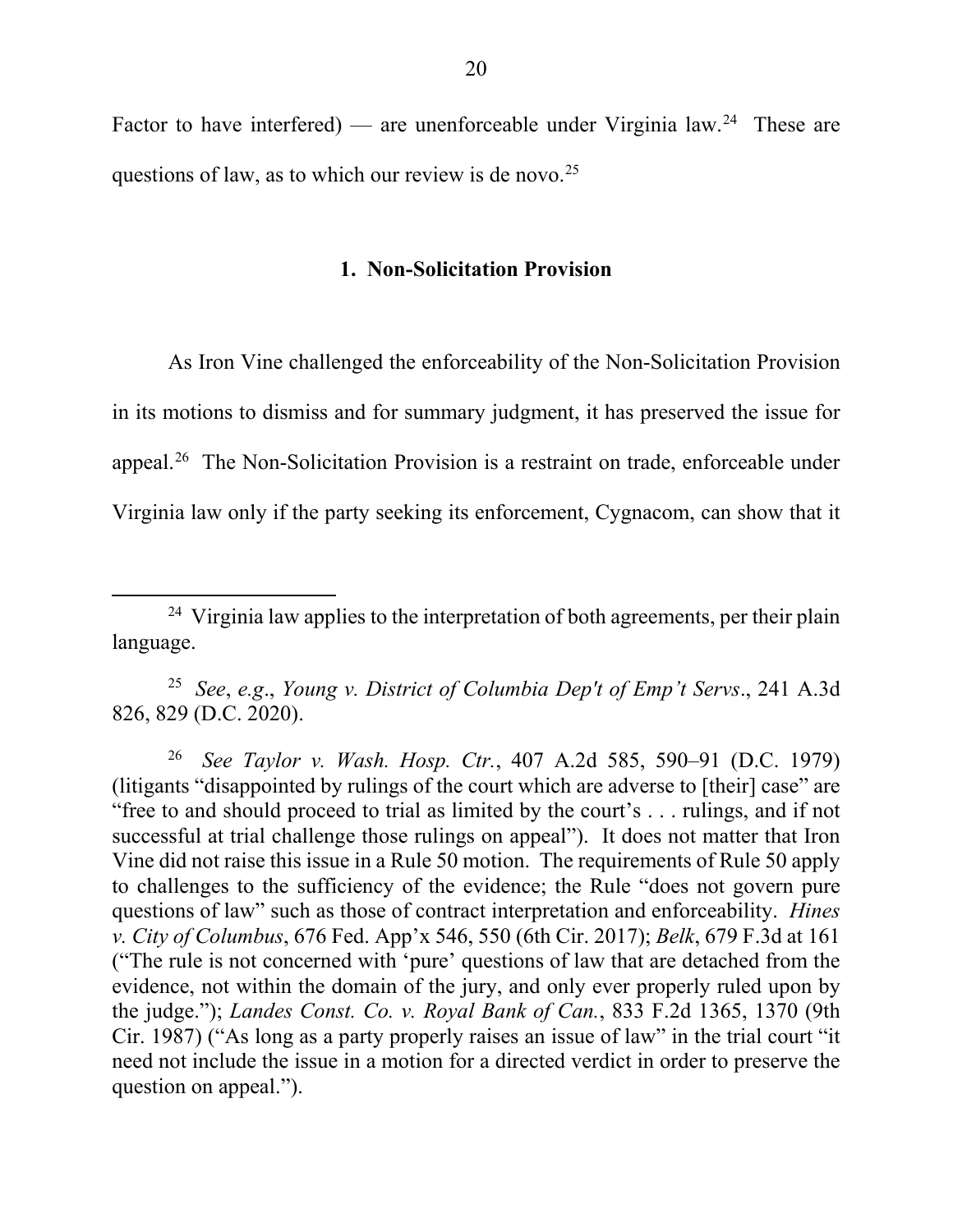is "[1] narrowly drawn to protect the employer's legitimate business interest, [2] not unduly burdensome on the employee's ability to earn a living, and [3] not against public policy."27 In evaluating these factors, the Virginia Supreme Court considers the "function, scope, and duration of the restriction," and assesses the factors "together rather than as distinct inquiries."28 The restriction "must be evaluated on its own merits, balancing the provisions of the contract with the circumstances of the businesses and employees involved."29

Cygnacom contends that the Non-Solicitation Provision is narrowly drawn to protect its "ability to maintain professional personnel in its employ[.]"<sup>30</sup> The Virginia Supreme Court has recognized the validity of this interest, holding that when one employer provides services to another on a contractual basis in the form of providing staff, it risks becoming an "involuntary and unpaid employment agency" for the other party if it is not able to, for a limited duration, restrain that

l

<sup>27</sup> *Preferred Sys. Solutions, Inc. v. GP Consulting, LLC*, 732 S.E.2d 676, 681 (Va. 2012).

<sup>28</sup> *Id.*

<sup>29</sup> *Omniplex World Servs. Corp. v. U.S. Investigations Servs., Inc.*, 618 S.E.2d 340, 342 (Va. 2005).

<sup>30</sup> *Therapy Servs., Inc. v. Crystal City Nursing Ctr., Inc.*, 389 S.E.2d 710, 711–12 (Va. 1990).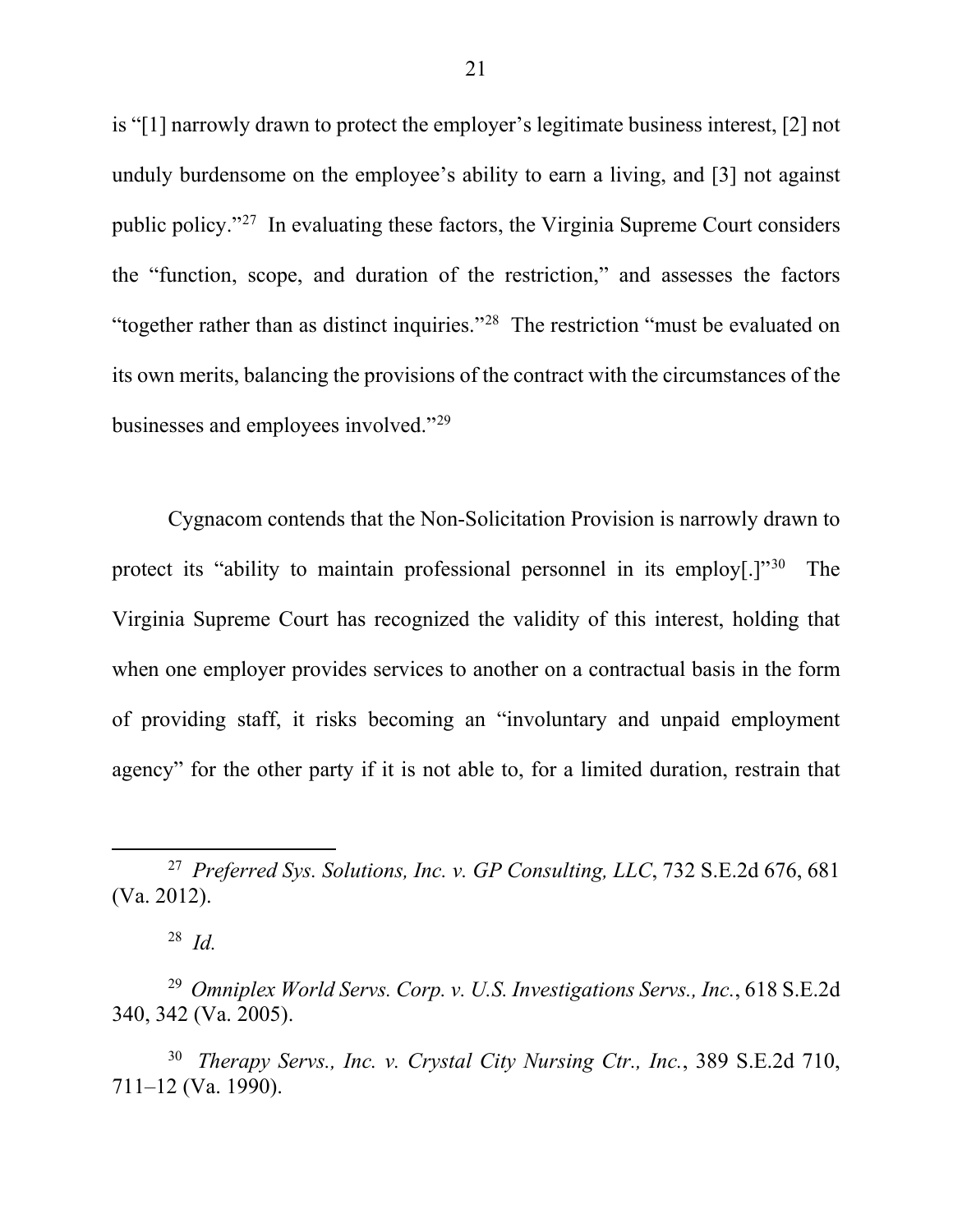party from hiring its employees.<sup>31</sup> Cygnacom asked for the Non-Solicitation Provision in order to avoid exactly the risk that the Virginia Supreme Court identified and that the jury found materialized in this case — after entering into a subcontractor relationship with Iron Vine, in which Iron Vine was in a position to learn the value and skills of Cygnacom's employees, Iron Vine undertook (in association with Second Factor) to hire away those employees. In addition, the Non-Solicitation Provision was limited to the length of the parties' relationship, plus one year after its termination. Virginia courts have sanctioned identical duration periods in other non-solicitation agreements as "narrowly drawn."32

Whether the Non-Solicitation Provision was sufficiently limited in scope is a closer question. Iron Vine argues that while the intent of the provision was to prevent the parties from poaching each other's employees, its language swept more broadly, extending to scenarios that did not protect Cygnacom's asserted interests. To support that contention, Iron Vine focuses on the clause barring each party from "directly or indirectly induc[ing] any employee of the other Party to terminate his or

<sup>&</sup>lt;sup>31</sup> *Id.* at 712 (upholding a non-solicitation agreement between a nursing center and a provider of rehabilitative therapists where the agreement prohibited the nursing center from hiring the provider-employed therapists contracted to work at the center).

<sup>32</sup> *Preferred*, 732 S.E.2d at 681.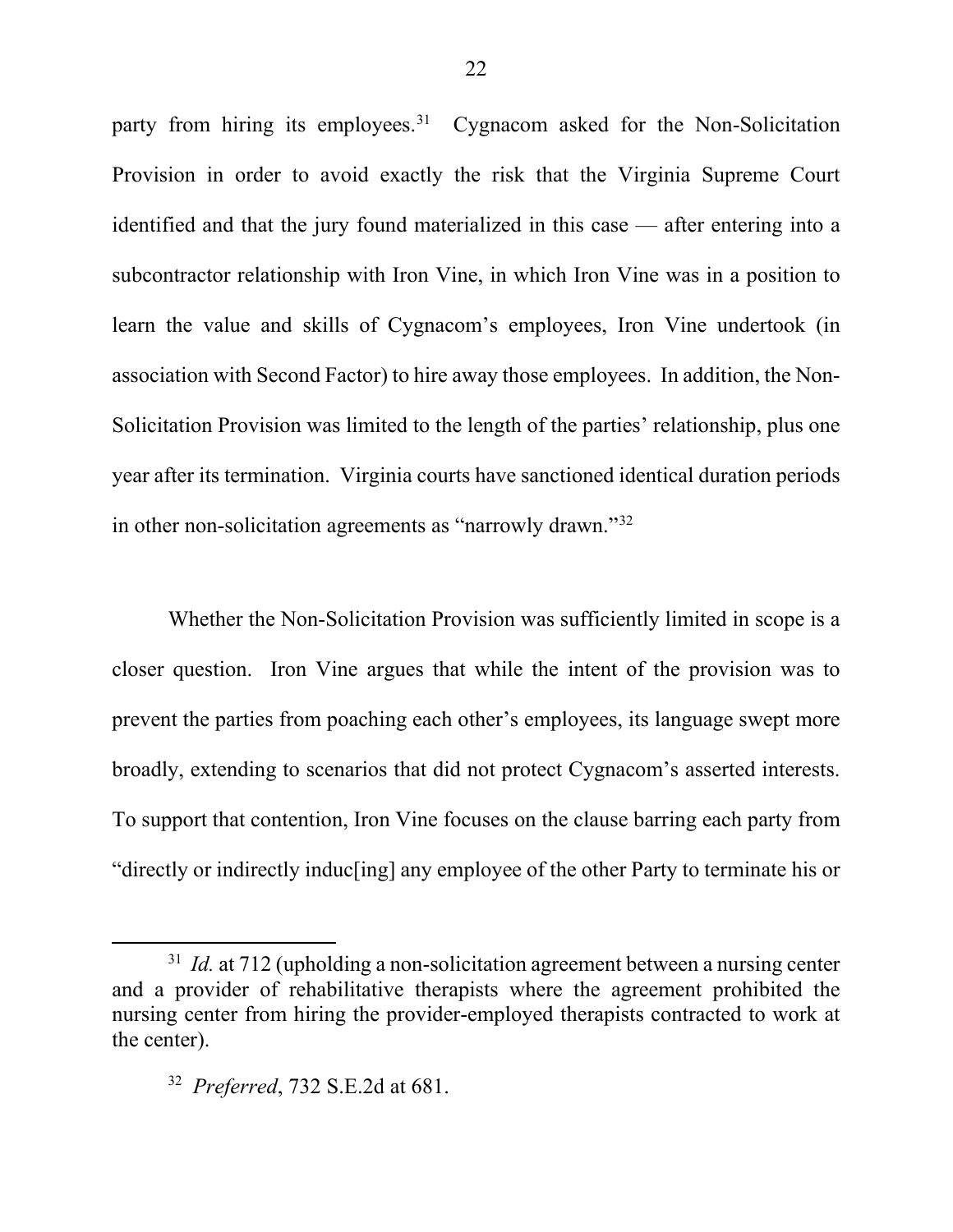her employment with the other Party." It argues that this clause is overbroad, citing the Virginia Circuit Court decision in *ManTech Int'l Corp. v. Analex Corp.*33 In that case, ManTech's contract with its employees similarly provided that "[d]uring the period of employment and for a period of six months thereafter, the Employee shall not directly or indirectly solicit or induce any employees of ManTech to leave the employ of ManTech."<sup>34</sup> The court held this provision "unenforceable per se" because it was not limited to situations "where one employee convinces another employee to take a job with a competitor," but also appeared to cover "other imaginable scenarios, includ[ing], but [] not limited to, those circumstances in which one employee convinces another to retire early, join the military, or move to another state."<sup>35</sup>

While we recognize that the language at issue is susceptible to such a criticism, at least in the abstract, we are not persuaded that this alone makes the provision before us per se unenforceable under Virginia law. As noted above, and as the *ManTech* court reiterated, "[e]ach non-compete agreement must be evaluated on its own merits, balancing the provisions of the contract with the circumstances of

34 *Id.*

l

<sup>33 75</sup> Va. Cir. 354 (2008).

<sup>35</sup> *Id.* at 356.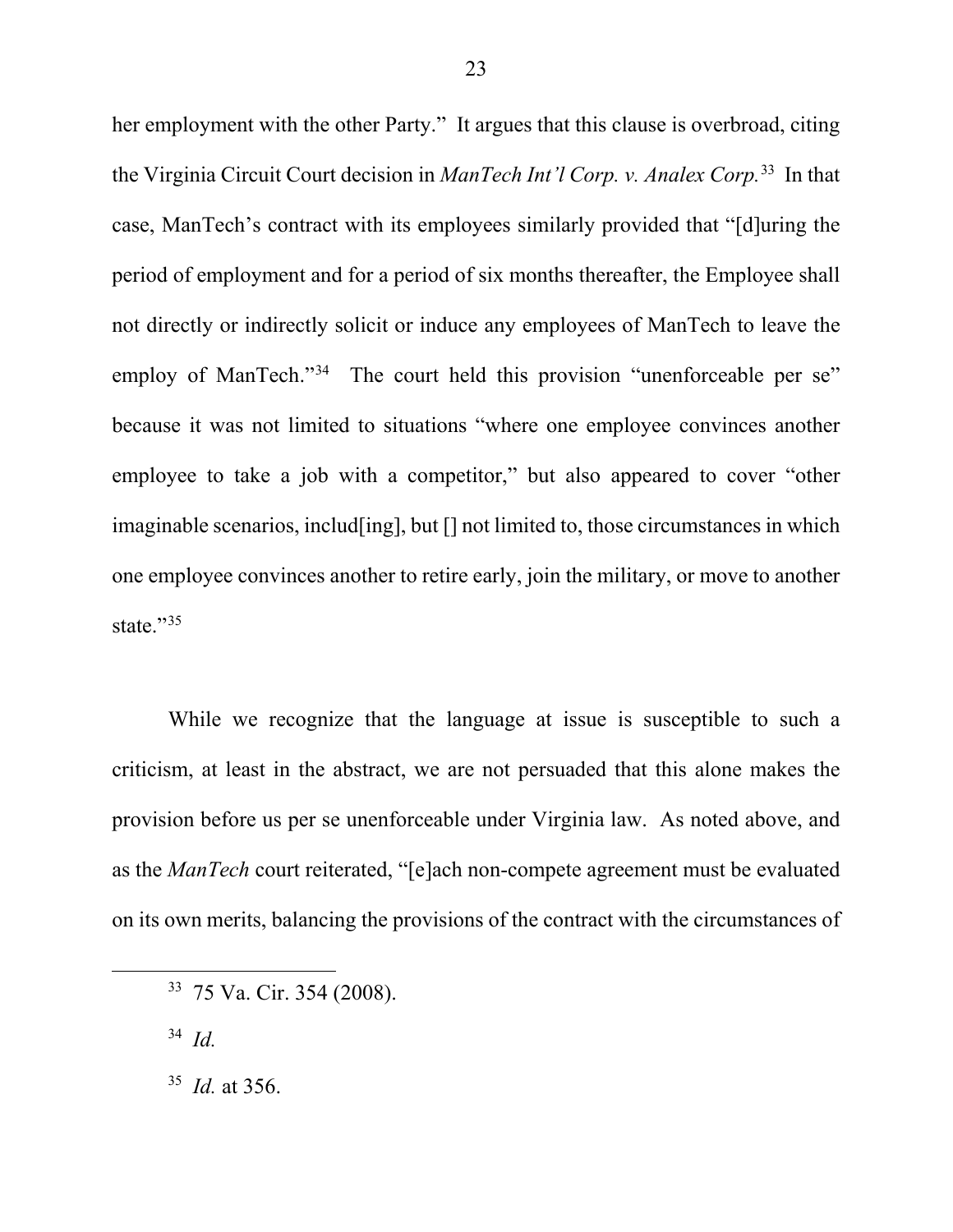the businesses and employees involved."36 Circumstances present in this case that differ from those in *ManTech* satisfy us that the Non-Solicitation Provision is sufficiently limited in scope and its language was reasonably necessary to accomplish the parties' valid interests.

First, the agreement containing the Non-Solicitation Provision is not one between an employer and an employee, as was the case in *ManTech*, such that we might be concerned that an employee could innocently give a coworker advice to leave the company (e.g., retire early, join the military, relocate to another state) and run afoul of the provision. We deal instead with two corporations "who stood upon equal footing" and well understood that the agreement was meant to preserve each party's employment of its Vanguard Subcontract staff without fear of interference by the other party.<sup>37</sup> And because the provision only binds the companies, it does not constrain the behavior of their respective employees or those employees' "ability to earn a living."<sup>38</sup>

l

<sup>36</sup> *Id.* at 355; *see Omniplex*, 618 S.E.2d at 342.

<sup>37</sup> *See Foti v. Cook*, 263 S.E.2d 430, 433 (Va. 1980) (holding that the "respective positions" of the parties are relevant to whether a non-competition or non-solicitation agreement is "unreasonably harsh and oppressive").

<sup>38</sup> *See Preferred*, 732 S.E.2d at 681.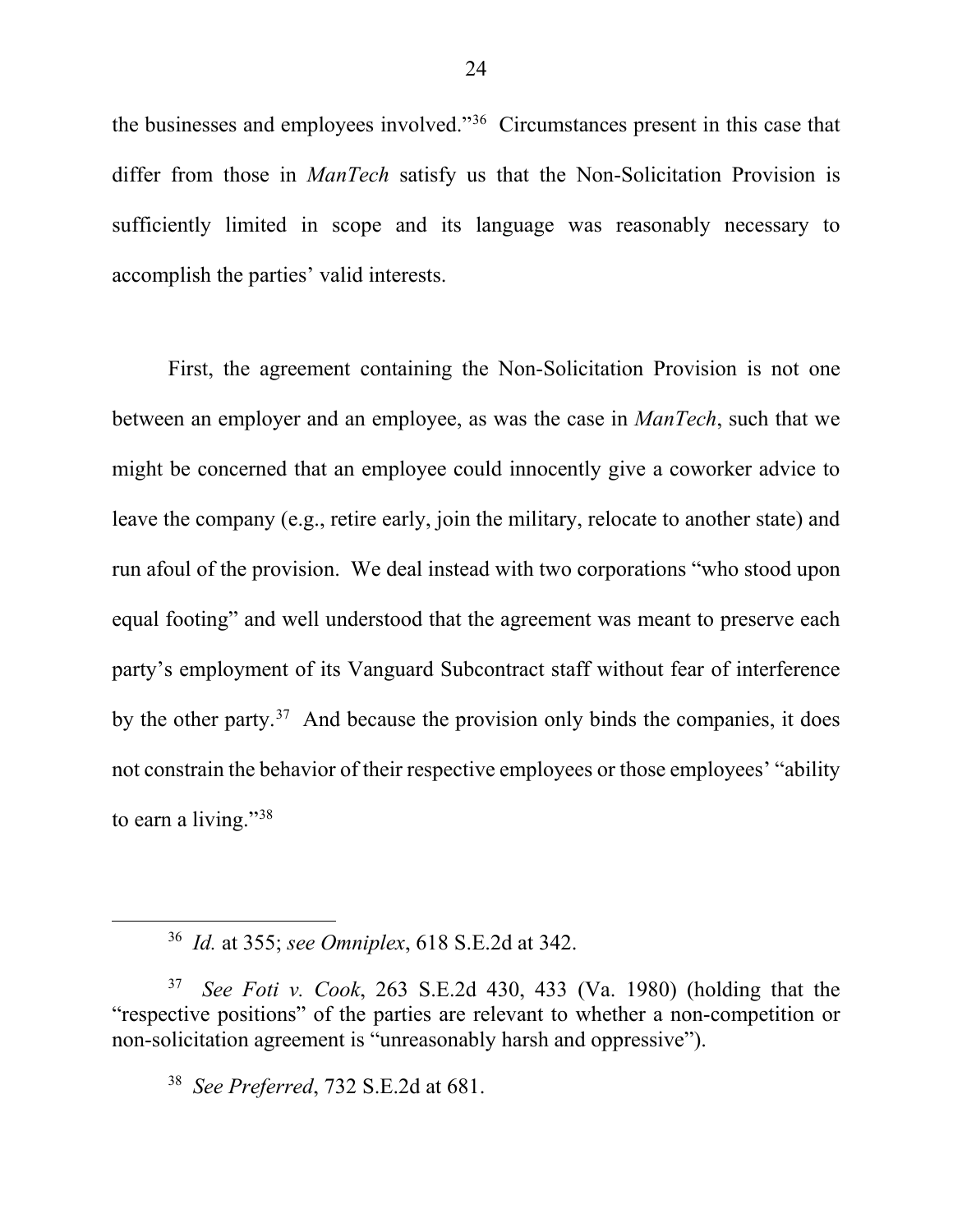Second, the Non-Solicitation Provision was made *mutual* at Iron Vine's request, signaling that Iron Vine itself thought the provision useful and appropriate for its limited duration.39

Third, the Non-Solicitation Provision in this case allowed for one party to "obtain[] prior written approval" of the other if it wished to "offer employment to or . . . directly or indirectly induce any employee of the other Party" to leave his or her employer. Iron Vine's ability to seek permission from Cygnacom to hire its employees or inform them about other opportunities significantly narrows, in our view, the reach of the provision, and shows that it was not concerned with (and would not be construed as applying to) innocent and transparent suggestions that an employee seek other opportunities.

Accordingly, we conclude that the trial court did not err in concluding that the Non-Solicitation Provision was enforceable under Virginia law, and the jury's breach of contract verdict stands.<sup>40</sup>

 $\overline{a}$ 

<sup>&</sup>lt;sup>39</sup> The non-solicitation agreement in *ManTech*, on the other hand, applied only to one party, the employee.

 $40$  Our resolution of this claim in Cygnacom's favor makes it unnecessary to address Iron Vine's argument that if we were to vacate the breach of contract award, we should remand the case for a "redetermination" of the judge's award of attorneys' fees to Cygnacom. The Vanguard Subcontract provided for "reasonable attorneys'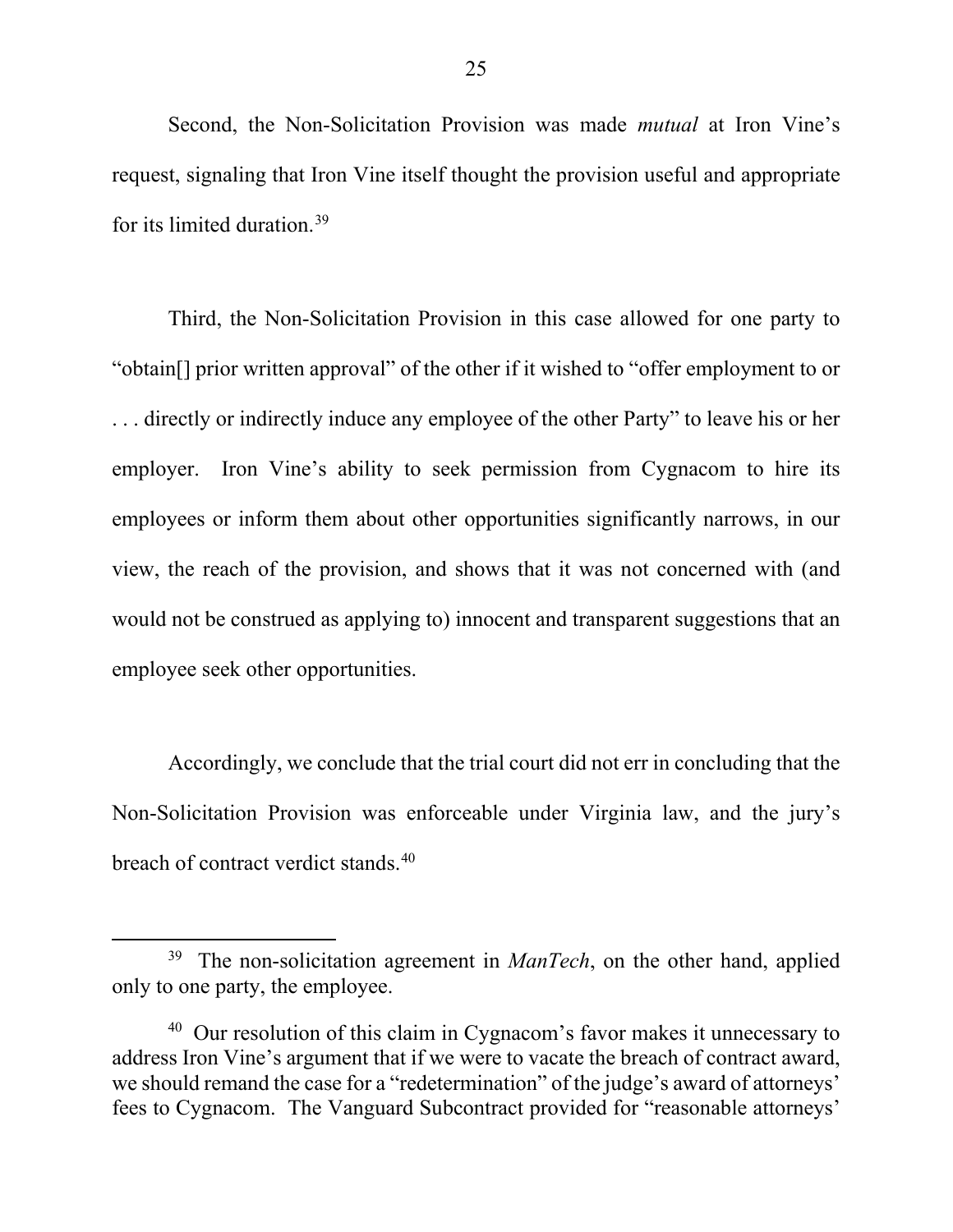# **2. Non-Competition Provision**

Iron Vine's challenge to the Non-Competition Provision in Cygnacom's employment agreements comes to us in a significantly disadvantaged posture for purposes of appellate review. That is because Iron Vine did not argue to the trial court that the Non-Competition Provision was unenforceable as a matter of law. "It is fundamental that arguments not raised in the trial court are not usually considered on appeal."41 We will "deviate[] from this principle only in exceptional situations and when necessary to prevent a clear miscarriage of justice apparent from the record."<sup>42</sup> In other words, the strictures of review only for plain error apply — the burden is on Iron Vine to show not only (1) that the court erred, but also (2) that the error was obvious or plain, (3) that the error affected Iron Vine's substantial rights, and (4) that the error "resulted in a miscarriage of justice or seriously affected the fairness and integrity of the trial. <sup>43</sup>

 $\overline{a}$ 

- 42 *Id.* (quoting *Williams v. Gerstenfeld*, 514 A.2d 1172, 1177 (D.C. 1986)).
- 43 *See, e.g.*, *Jordan v. Jordan*, 14 A.3d 1136, 1153 (D.C. 2011).

fees, costs, and expenses" to a party who prevailed in an action to enforce the terms of the contract.

<sup>41</sup> *Thornton v. Norwest Bank of Minn.*, 860 A.2d 838, 842 (D.C. 2004).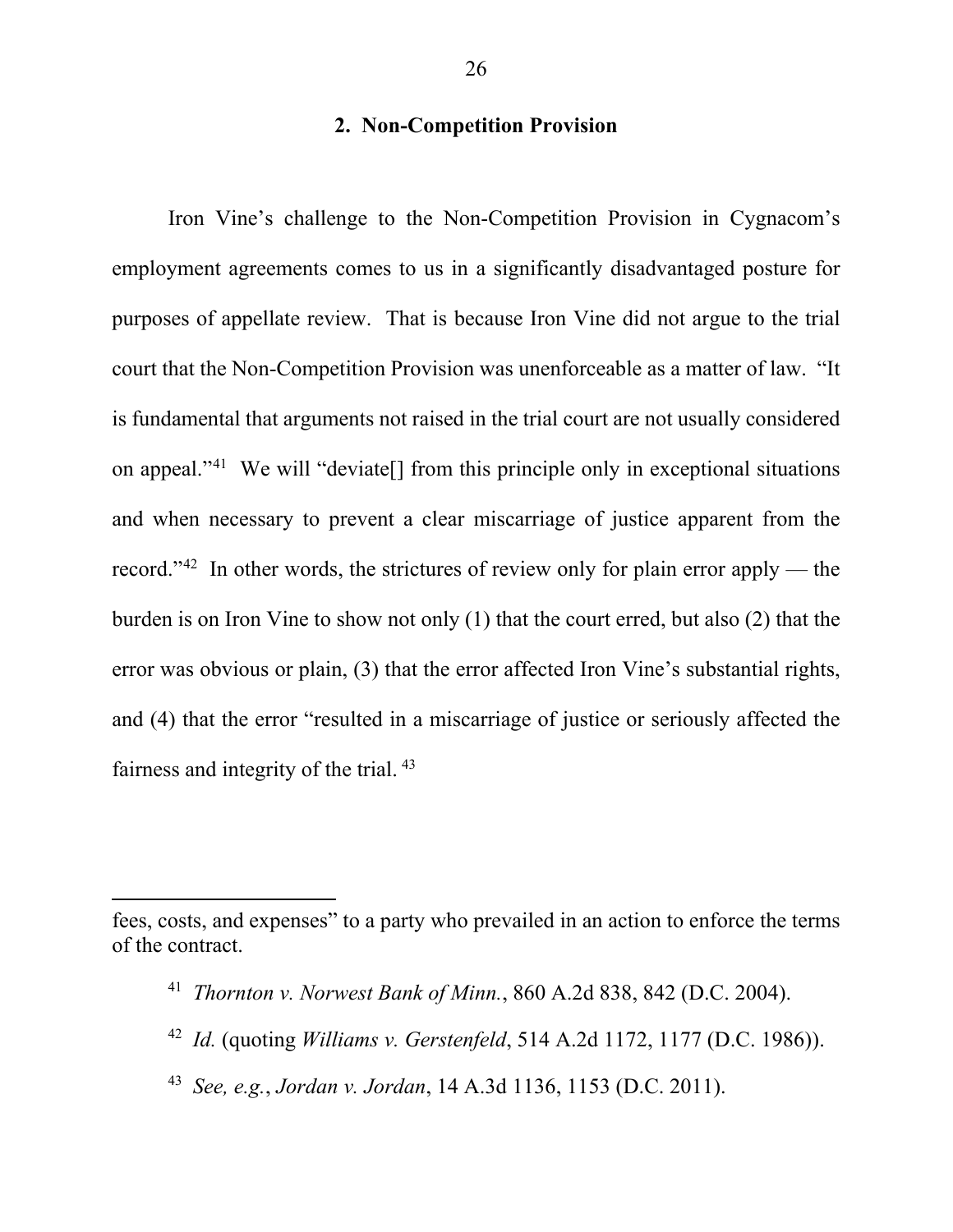Iron Vine cannot prevail under this demanding standard. As we explained in our discussion of the Non-Solicitation Provision, a contractual non-competition provision in an employment contract is enforceable under Virginia law if it is narrowly drawn to protect the employer's legitimate business interest, does not unduly burden the employee's ability to earn a living, and does not contravene public policy. Virginia courts determine whether a particular contractual provision satisfies these requirements by applying a three-factor balancing test that is dependent on context and the circumstances of the parties who entered into the agreement.<sup>44</sup> On the record before us, we cannot say that the Non-Competition Provision at issue before us obviously fails to meet Virginia's requirements; the provision is limited in duration and bars Cygnacom employees from taking employment with only a narrow category of businesses, namely, only those "actively competing against [Cygnacom] for a government procurement" or that had "competed against Cygnacom for a government procurement within the last six (6) months." The restrictions appear narrowly designed to protect Cygnacom's legitimate business interest without unduly burdening its employees' ability to earn a living or offending public policy. Moreover, it is not obvious that application of Virginia's nuanced and fact-based balancing test would undermine that conclusion. Where neither Iron Vine nor any

<sup>44</sup> *Assurance Data, Inc. v. Malyevac*, 747 S.E.2d 804, 808 (Va. 2013); *Preferred*, 732 S.E.2d at 681; *Omniplex*, 618 S.E.2d at 342.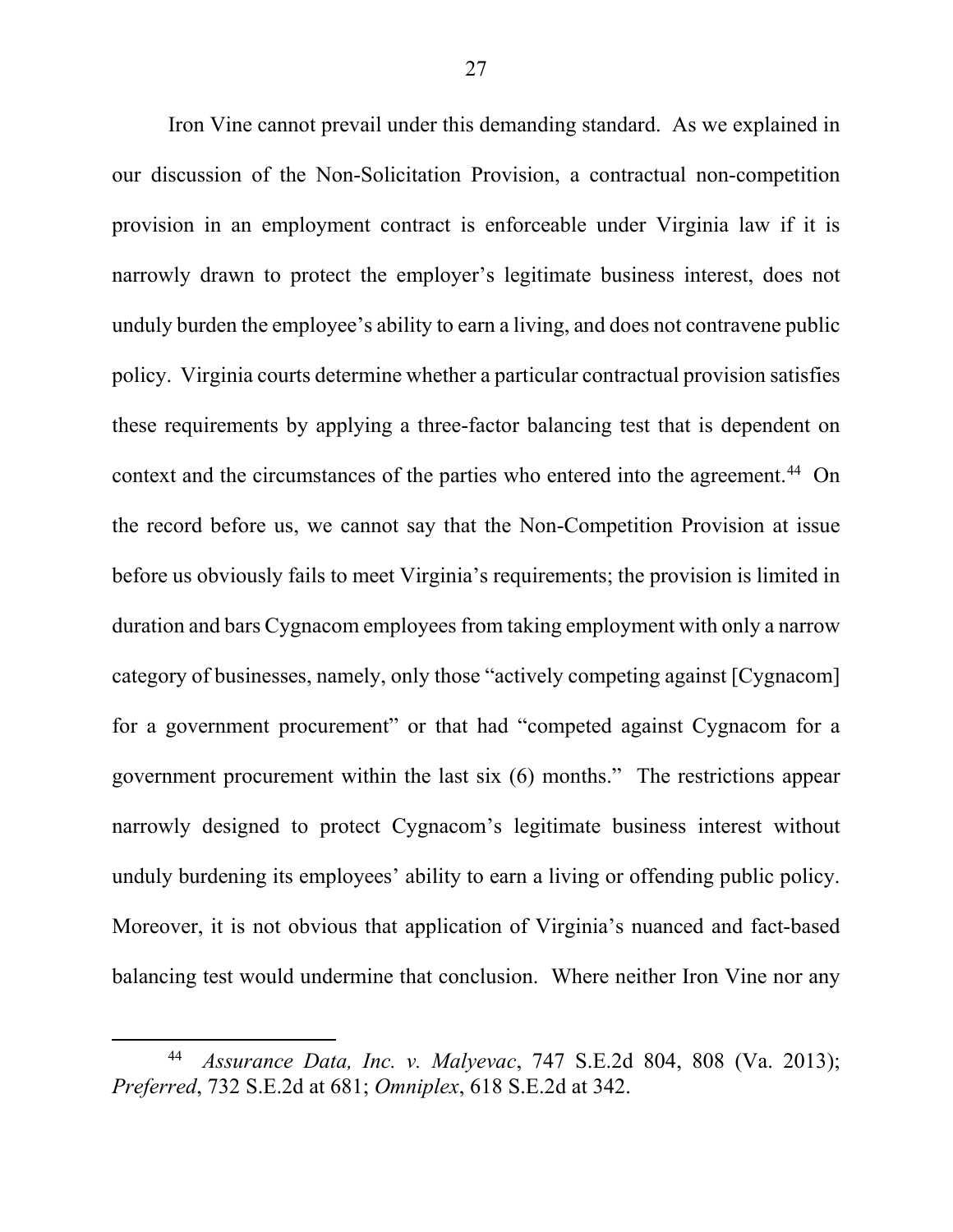other party made such a claim or even raised the issue, the trial judge cannot be faulted for failing to determine on behalf of Iron Vine that the Non-Competition Provision violated Virginia law. The judge did not plainly err "by failing, *sua sponte*, to intercede in the case with theories or contentions not presented by the parties."45

### **C. Double Recovery Issues**

The jury found Iron Vine liable to Cygnacom for breach of contract and all the defendants liable for conspiracy to commit tortious interference. Its compensatory damage award on each of those counts was \$1,012,011. On the tortious interference count, however, the jury awarded Cygnacom compensatory damages of \$168,668.59 against Iron Vine and \$168,668.59 against Second Factor. In the post-verdict hearing, Iron Vine and Second Factor argued that (1) the conspiracy claim was derivative of the tortious interference claim, and the conspiracy (compensatory) damages award therefore could not exceed the tortious interference damages award; and (2) the compensatory damages awarded for tortious interference were duplicative because they compensated Cygnacom for the same harm as the damages awarded on the other claims, namely lost profits on the

<sup>45</sup> *Baxter v. United States*, 640 A.2d 714, 717–18 (D.C. 1994).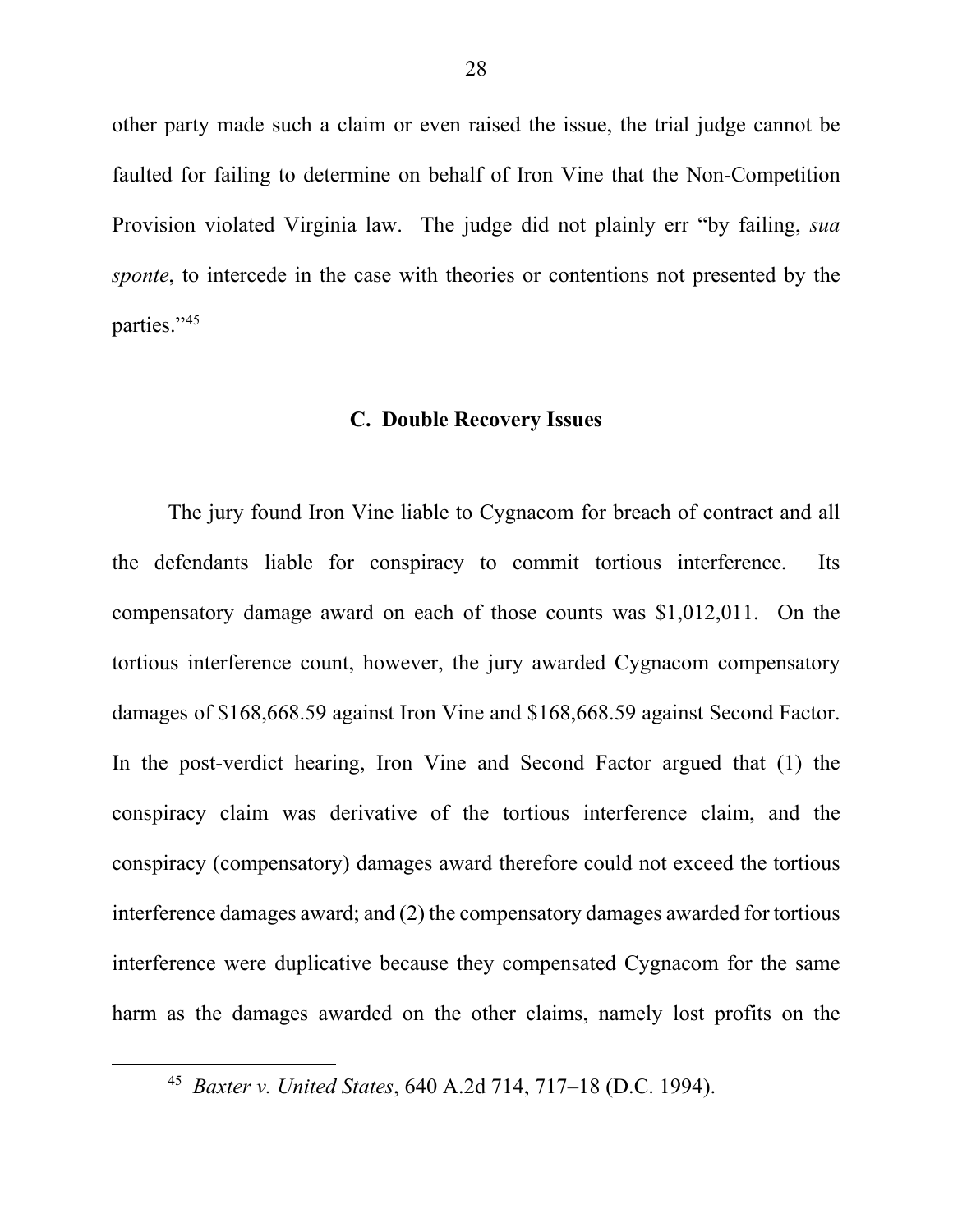Vanguard Subcontract. Cygnacom ultimately agreed that the conspiracy award compensated for the same lost profit damages as the award for *breach of contract*, but argued that the tortious interference award compensated for a different and additional harm — the loss of business opportunities that Cygnacom's employees would have worked on had they not quit and found employment with Iron Vine and Second Factor. The trial judge agreed with Cygnacom's argument.

On appeal, Second Factor repeats the argument that the tortious interference award of compensatory damages is duplicative of the breach of contract award, and hence should not be added to it, because Cygnacom presented no evidence supporting a damages theory of lost business opportunities at trial; it had one theory, lost profits on the Vanguard work, for which the breach of contract award fully compensates it. It is well-settled and undisputed that while a plaintiff may "pursue numerous possible avenues of relief simultaneously and may obtain several judgments against different persons for the same obligation or liability," the plaintiff may be compensated for a single harm only once.<sup>46</sup>

 $\overline{a}$ 

<sup>46</sup> *Saunders v. Hudgens*, 184 A.3d 345, 350 (D.C. 2018) (quoting 47 AM.JUR. 2D *Judgments* § 769);*see also Dyer v. William S. Bergman & Assocs., Inc.*, 657 A.2d 1132, 1141 (D.C. 1995) ("[I]n the absence of punitive damages, a plaintiff can recover no more than the loss actually suffered." (quoting *Kassman v. American Univ.*, 546 F.2d 1029, 1033 (D.C. Cir. 1976)); RESTATEMENT (SECOND) OF JUDGMENTS § 50, cmt. d (1982).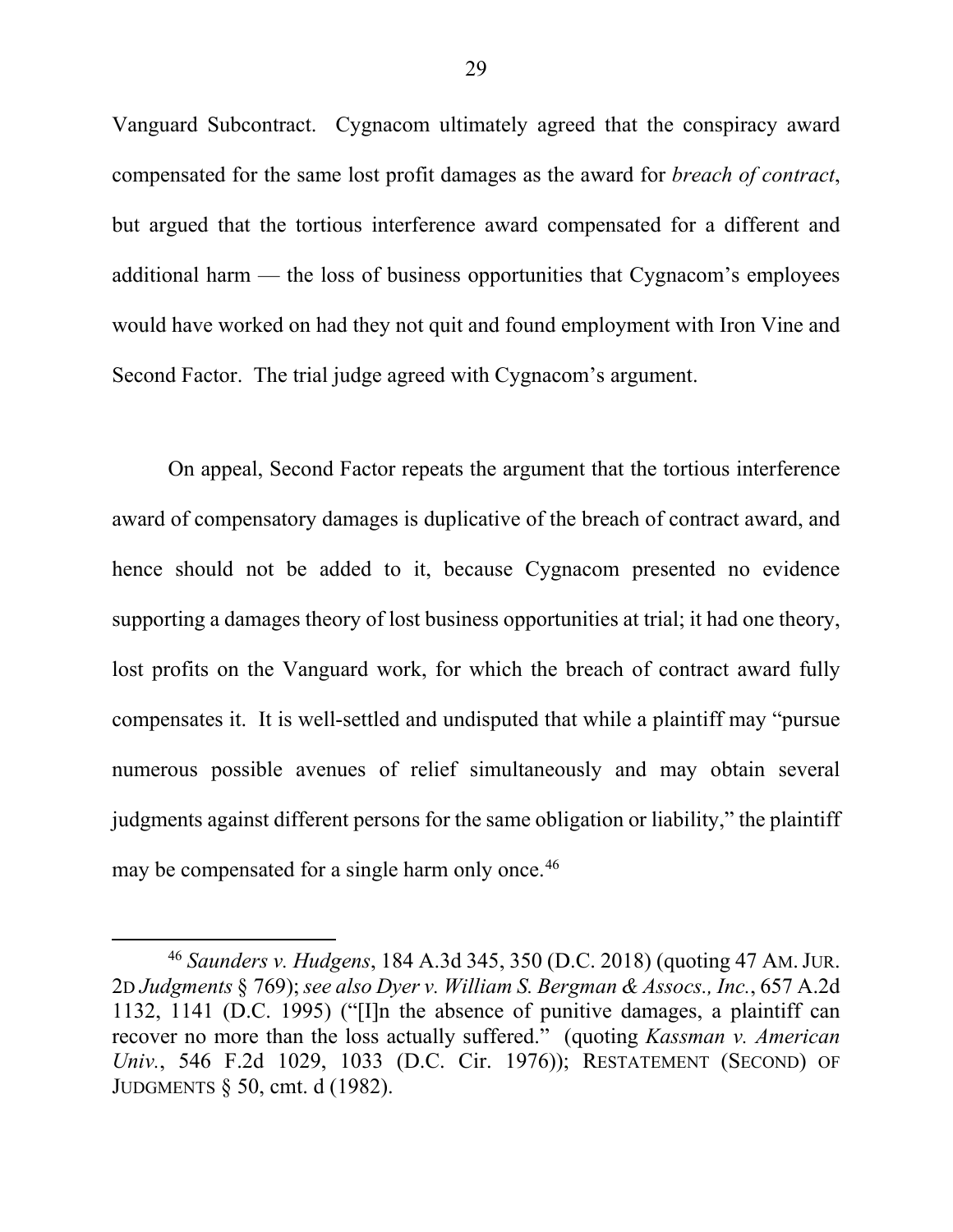Accordingly, Cygnacom is entitled to recover compensatory damages above the amount of its lost profit damages only if the additional sum represents compensation for a harm distinct from its lost profits. Although Cygnacom maintains that its tortious interference damages award was not for lost profits on the Vanguard Subcontract, but for "lost business opportunities" unrelated to the Vanguard work, we are not persuaded. The record is quite clear that Cygnacom pursued a *single* theory of damages for *all* of its claims — the loss of five years' of future profits on the Vanguard Subcontract.

Cygnacom presented one employee, Ella Schwartz, to testify to the company's damages at trial. Schwartz testified that the company had earned \$337,337.18 from work under the Vanguard Subcontract in 2015, the last year in which the subcontract was in effect. Had the company earned identical profits for the next five years, until 2021, it would have made another \$1,686,000 on the Vanguard Subcontract. Schwartz briefly mentioned that Cygnacom spent "a great deal of money" to replace its lost employees, but those costs were not introduced into evidence, and Cygnacom's CEO later expressly denied that the company was seeking to recover those expenses as damages. And while Schwartz testified that when the employees resigned, Cygnacom was "actively bidding" on new work for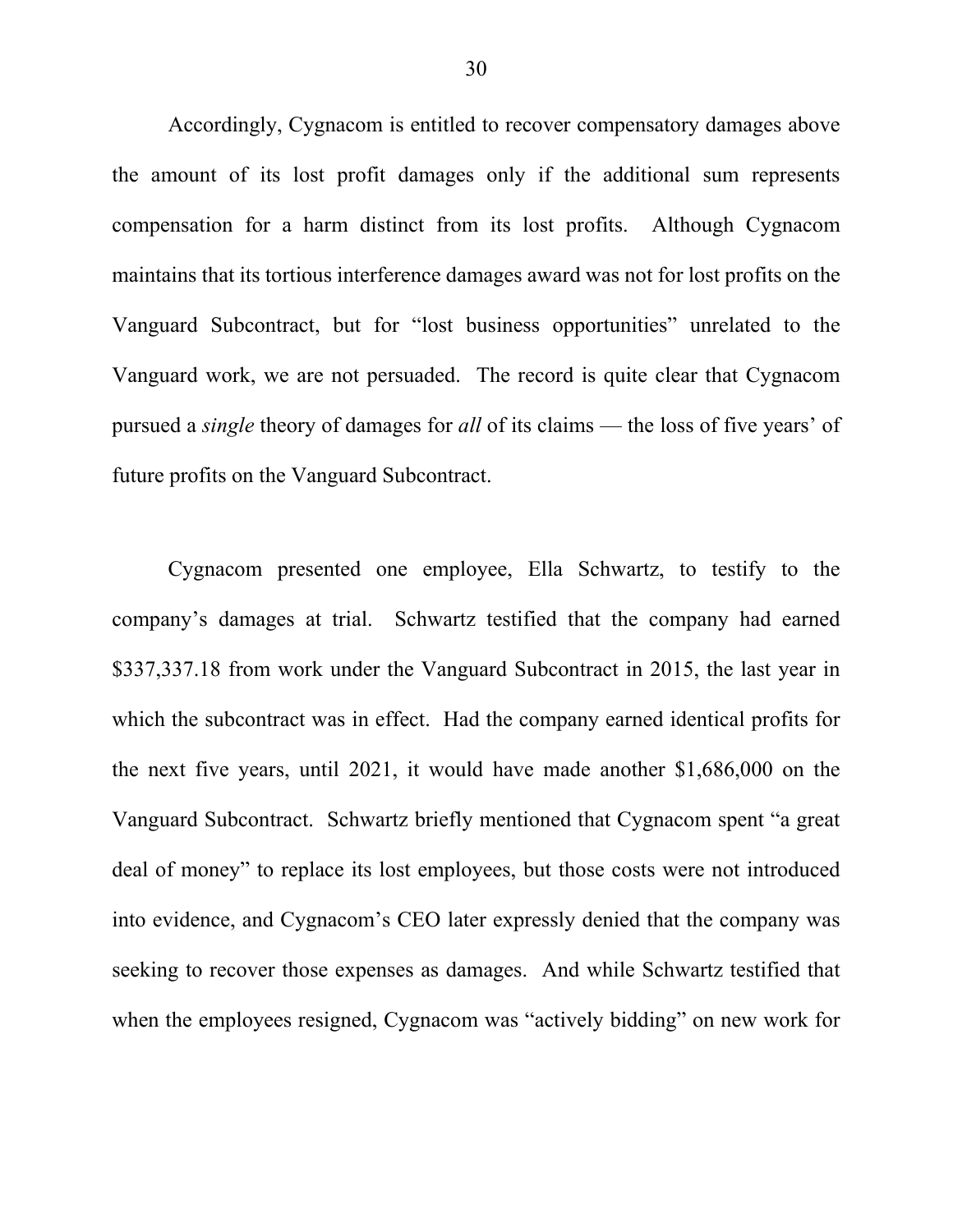them, no evidence of what that work entailed or how much it was worth was introduced.

Thereafter, in closing argument, Cygnacom told the jury it was "only seeking damages that were directly earned from Iron Vine performing the remainder of the contract" without Cygnacom, and that \$1,686,000 over five years was a "conservative" but "reasonable" estimate of those damages. Cygnacom disclaimed any request to be compensated for the cost of replacing employees or "losing potential contract revenues on other contracts." Its counsel then assured the jury that,

> if you think we're entitled to the same damage for different conduct . . . please put the numbers down on both places on the jury verdict form. We won't get double counted, we'll clean that up on the back.

Where the jurors heard this single theory of damages, we can only conclude that the \$337,337.18 they assessed against Iron Vine and Second Factor together for the tortious interference claim represents a finding that the interference caused one year's worth of lost profits to Cygnacom under the Vanguard Subcontract. But the jury's breach of contract award against Iron Vine for breach of contract, based on identical conduct, compensates Cygnacom for the equivalent of *three years* of lost Vanguard profits, \$1,012,001. It is impossible to tell from the awards themselves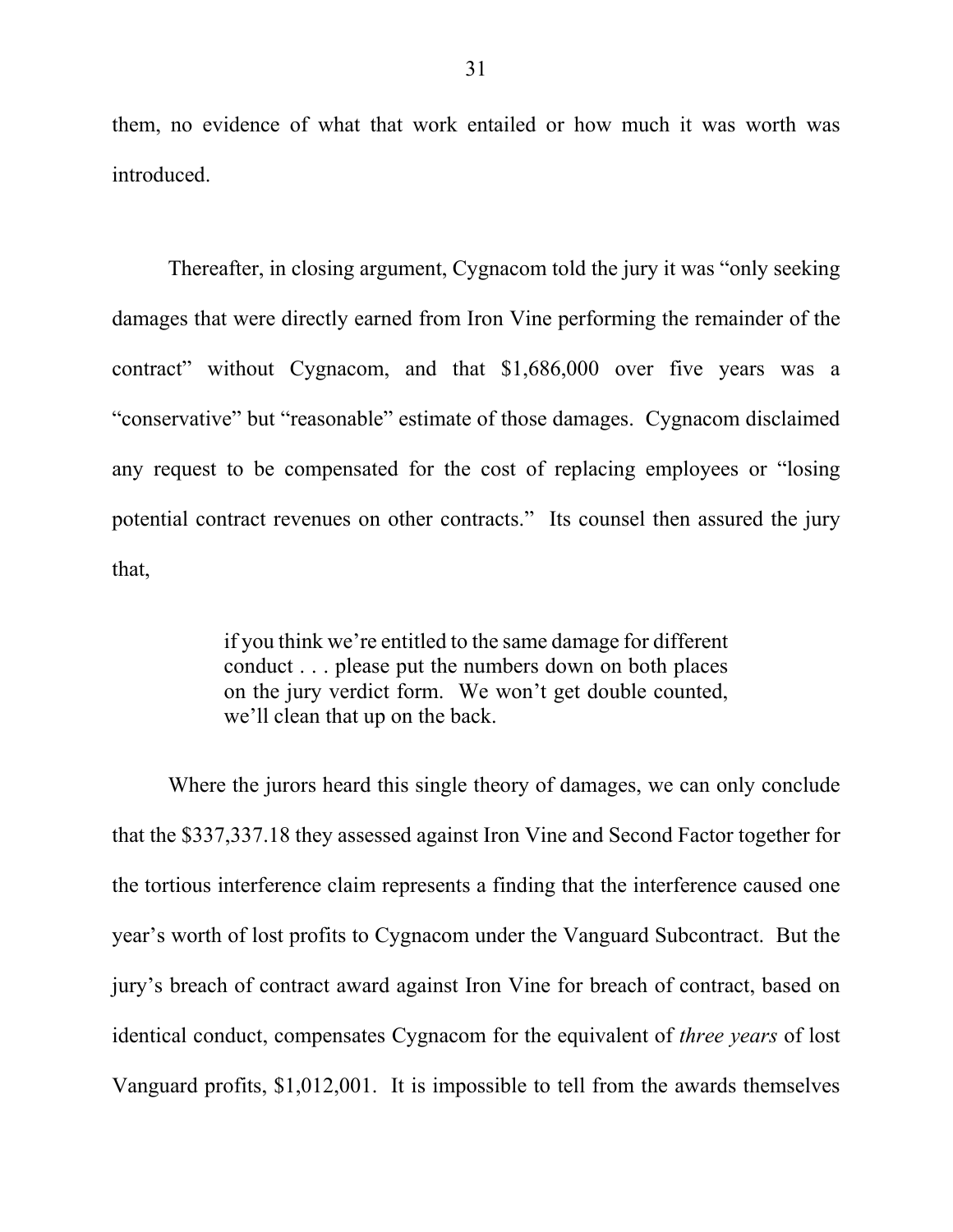whether the year of lost profits awarded for the tortious interference claim represents a finding by the jury that together, Iron Vine's and Second Factor's interference and Iron Vine's separate breach caused Cygnacom to lose a total of four years of profits under the subcontract, as opposed to a finding that those actions caused only three years of lost profits, only one of which was attributable to the actual loss of the employees. Cygnacom compounded this problem, in our view, by explicitly telling the jury to assess damages in multiple places on the verdict form and assuring them that the parties would "clean  $\left[\right]$  up" any double recovery later.<sup>47</sup>

However, Cygnacom's concession that the jury's civil conspiracy award compensates for the same harm as the breach of contract award (the two awards were in the same amount) confirms that the tortious interference award is also based on the same harm. Civil conspiracy is not an independent tort; rather it is "a means for establishing vicarious liability for [an] underlying tort."48 In this case, tortious

l

<sup>47</sup> *Cf. Woodward & Lothrop v. Hillary*, 598 A.2d 1142, 1148 (D.C. 1991) (though compensatory damages award for § 1983 claim was possibly duplicative of damages assessed against the defendants for other torts, judge's *clear* instructions that the jury was to only award damages which, in the aggregate, compensated the plaintiff for injuries actually suffered from each tort, mitigated the risk of double recovery such that the jury's award could stand).

<sup>48</sup> *Griva v. Davison*, 637 A.2d 830, 848 (D.C. 1994). In order to state a claim for civil conspiracy, a plaintiff must show "an injury caused by an unlawful overt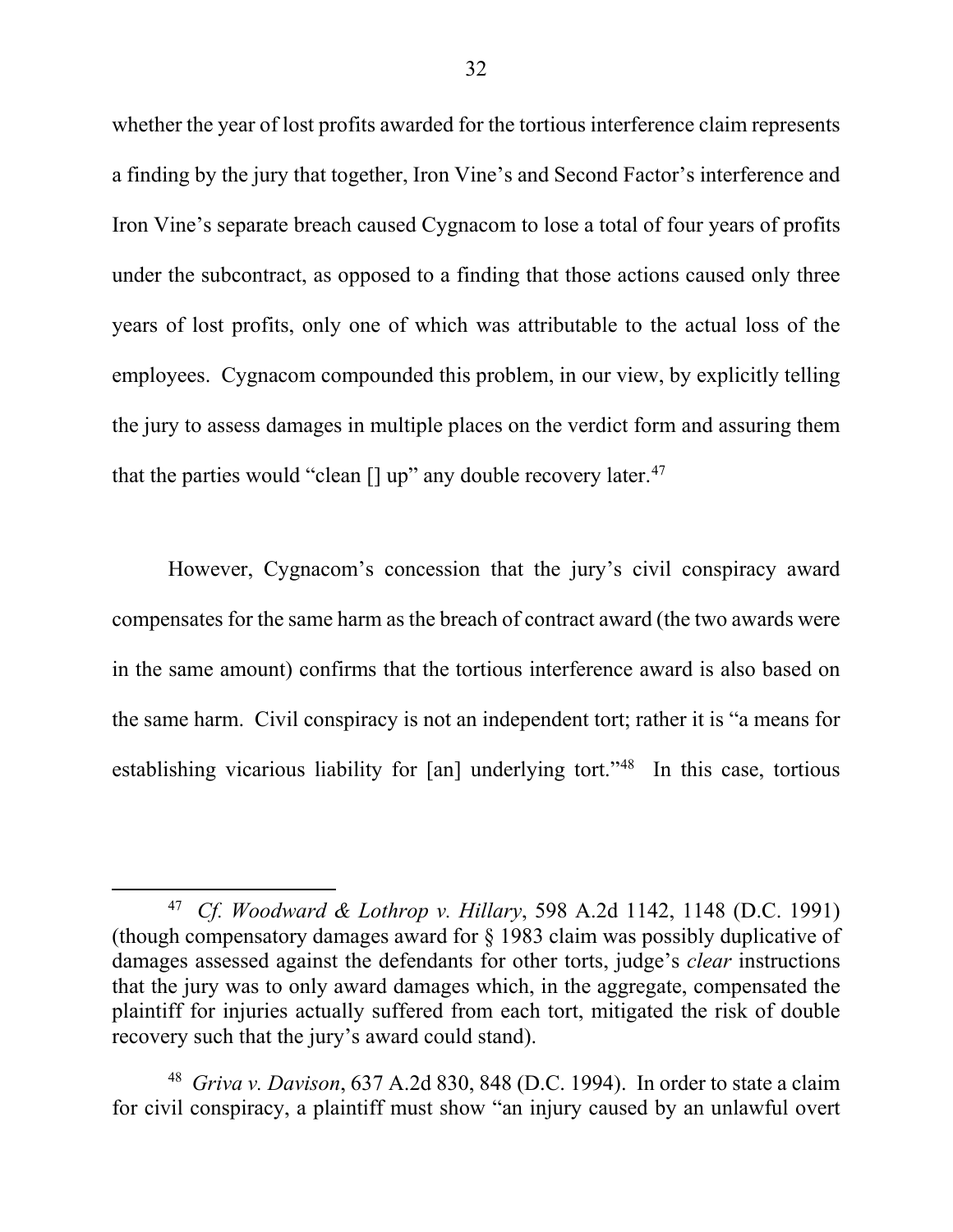interference with the Cygnacom employees' contracts was the underlying tort that Cygnacom proved up to the jury in order to state its civil conspiracy claim, yet on appeal, Cygnacom contends that the two claims are unrelated and that the conspiracy to commit tortious interference caused it to lose profits on the Vanguard Subcontract while the tortious interference itself caused a different harm. This is not logically sound.

Accordingly, we direct the trial court on remand to revise its judgment to ensure that Cygnacom does not receive compensatory damages in excess of the amount, \$1,012,001, awarded for its lost profit damages on the breach of contract and the conspiracy counts.49

## **D. The Virginia Business Conspiracy Claim**

We come now to Cygnacom's cross-appeal.

act" (i.e. tortious conduct), along with "an agreement between two or more persons" to participate in that act, in furtherance of a common scheme or plan. *Id.*

 $49$  We leave it to the trial court to engineer this, but we note that it may involve setting aside the award against Second Factor on the tortious interference count and entering judgment declaring Iron Vine and Second Factor liable, jointly and severally, for the amount awarded on the conspiracy count, since only Iron Vine was found liable on the breach of contract count.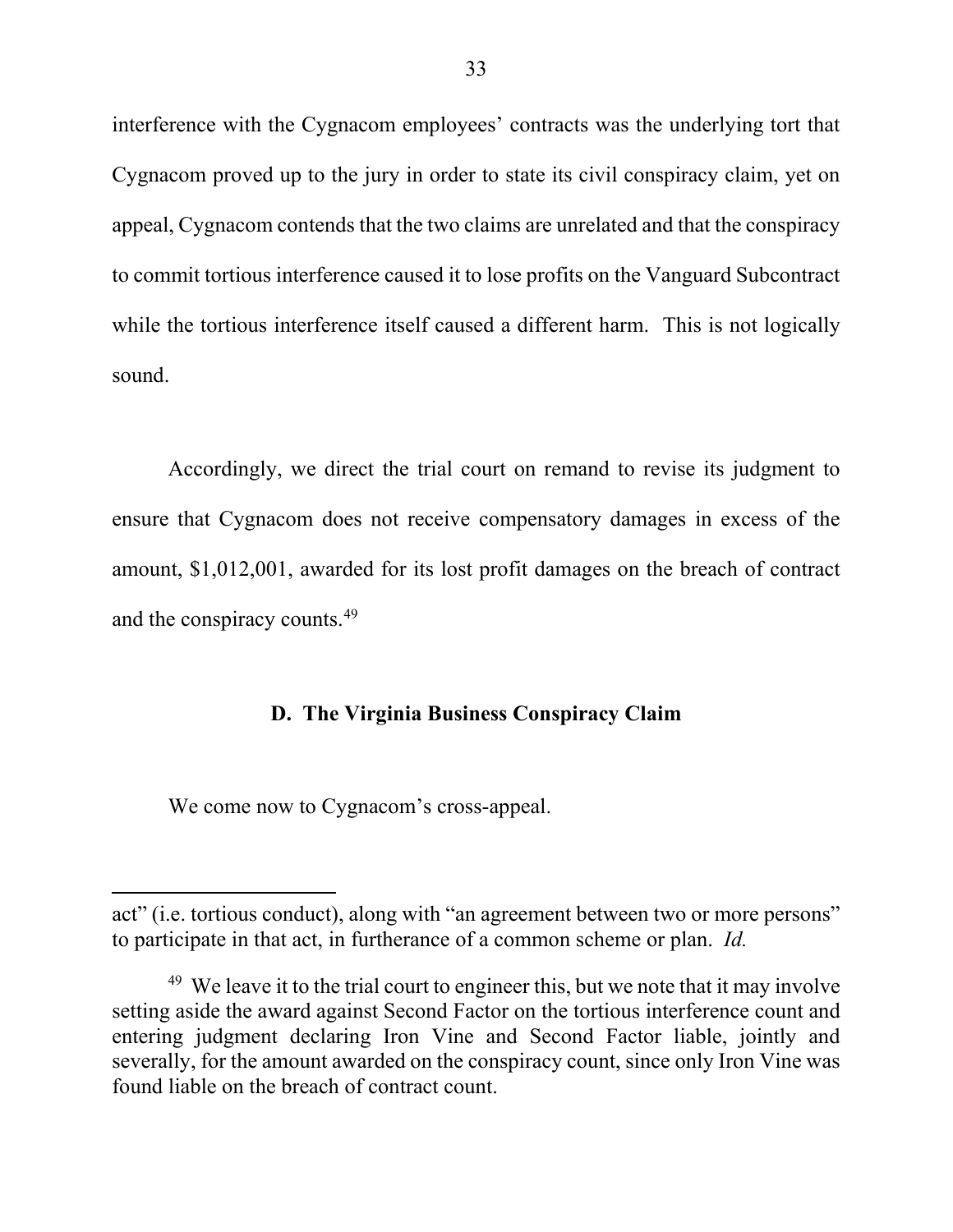## **1. Background — The Trial Court's Ruling**

Claiming that at least some of Shanley's, Second Factor's, and Iron Vine's actions in furtherance of a conspiracy to hire its employees took place in Virginia, Cygnacom's complaint alleged a violation of Virginia's business conspiracy statute, Va. Code §§ 18.2-499–18.2-500. To recover under this statute, a plaintiff must establish "(1) a combination of two or more persons for the purpose of willfully and maliciously injuring plaintiff in his business, and (2) resulting damage to plaintiff."<sup>50</sup>

On the final day of trial, after both parties had rested, the defendants orally moved to dismiss the Virginia business conspiracy count, arguing, for the first time, that any conspiracy Cygnacom could prove had taken place in the District, not in Virginia, and thus the Virginia statute could not apply to Cygnacom's conspiracy claims. The defendants provided the court with two cases, both from the United States District Court for the District of Columbia, in which the trial court dismissed Virginia business conspiracy claims after concluding that choice-of-law considerations weighed in favor of applying District, rather than Virginia, law.51

<sup>50</sup> *Dunlap v. Cottman Transmission Sys., LLC*, 754 S.E.2d 313, 317 (Va. 2014) (quoting *Allen Realty Corp. v. Holbert*, 318 S.E.2d 592, 596 (Va. 1984)).

<sup>51</sup> *See Guttenberg v. Emery*, 41 F. Supp. 3d 61 (D.D.C. 2014); *B&H Nat'l Place, Inc. v. Beresford*, 850 F. Supp. 2d 251 (D.D.C. 2012).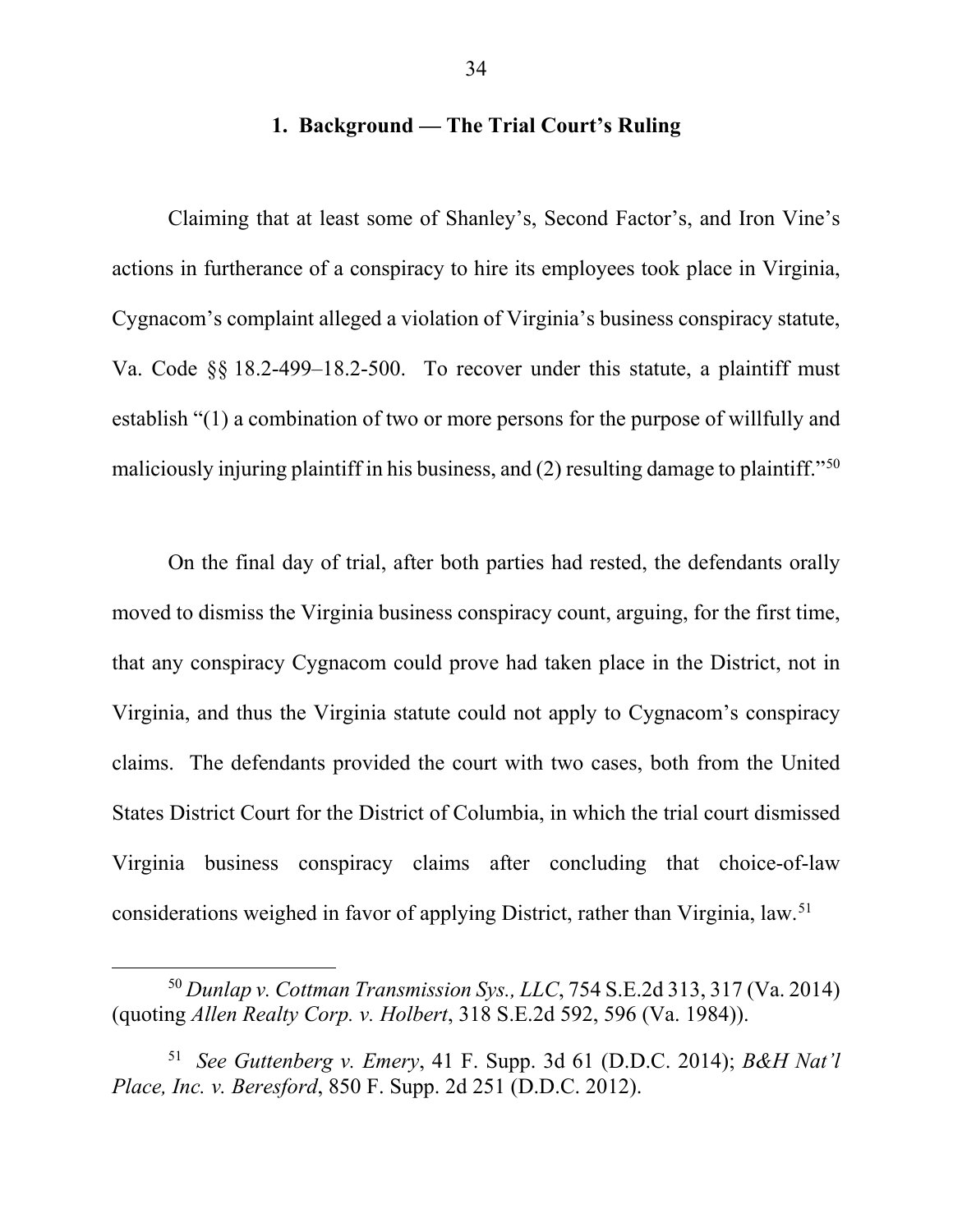Cygnacom objected both on the merits and to the timing of the motion. The judge agreed that the motion was "problematic in terms of the timing," but after hearing the parties' arguments on the merits and taking a brief recess to consider the cases provided by the defendants, the judge determined that he could and would resolve the issue. The judge stated that resolution of the choice-of-law dispute required consideration of four factors: "Number 1: The place where the injury occurred; Number 2: The place where the conduct causing the injury occurred; Number 3: The domicile, residence, nationality, place of incorporation, and place of the business of the parties; and Number 4: The place where the relationship, if any, between the parties is centered." The judge concluded that these factors favored a finding that the District had the greater interest in having its law apply to "protect[] entities doing business in the District," because Cygnacom's injury occurred in the District; the relationship of the parties was centered in the District; and conduct underlying the conspiracy occurred in both states — though, as the judge noted, all businesses involved were incorporated in Virginia. The judge therefore dismissed the Virginia business conspiracy count.

On appeal, Cygnacom challenges that dismissal in two respects. First, it argues that Iron Vine and Second Factor waived any choice-of-law issue by failing to raise it at least in their pretrial statements (if not also in their answers to the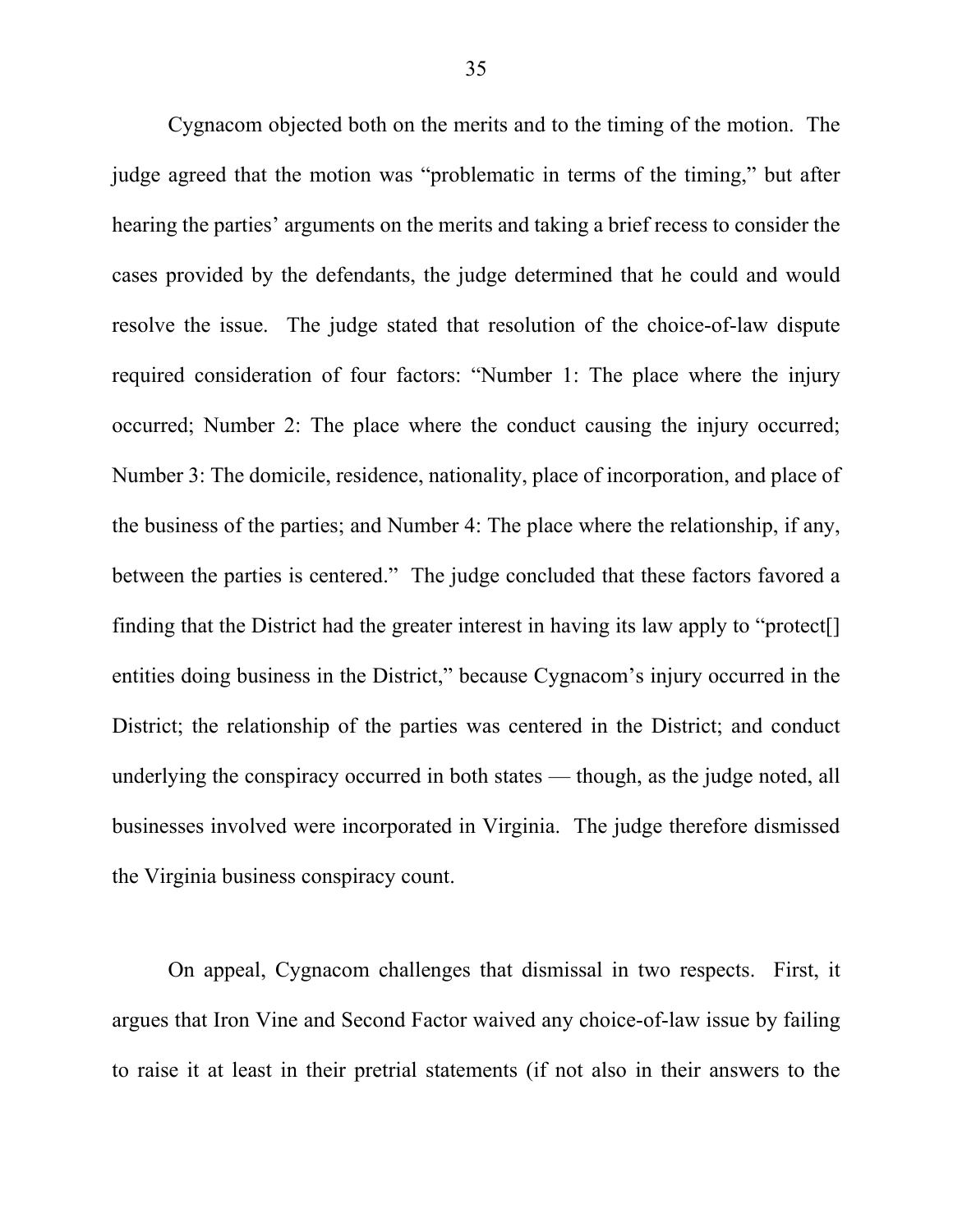complaint) and that the judge abused his discretion by essentially modifying the pretrial order pursuant to Civil Rule  $16(g)(2)$  and considering a new legal issue after all the evidence was in. Second, Cygnacom argues that the judge's choice-of-law analysis was in error.

### **2. Civil Rule 16**

Civil Rule 16 includes several provisions that are intended to encourage parties to raise and resolve dispositive issues before trial and to "remove cases from the realm of surprise."52 Notably, the Rule includes deadlines for dispositive motions, motions *in limine*, and the joint pretrial statement, which frames the issues for trial.<sup>53</sup> By the time the trial court issues the pretrial order, in which "insofar as possible, the court . . . resolves all pending disputes,"54 the parties will have had ample opportunity to raise issues of law that are for the judge, not the jury, to resolve,

<sup>52</sup> *Taylor v. Wash. Hosp. Ctr.*, 407 A.2d 585, 592 (D.C. 1979); *see also Daniels v. Beeks*, 532 A.2d 125, 128 (D.C. 1987).

<sup>53</sup> *See* Super. Ct. Civ. R. 16(b)(5)(F) (scheduling order will "specify a date by which dispositive motions will be decided"), R. 16(d) ("any motion *in limine*, motion to bifurcate, or other motion respecting the conduct of the trial" must be filed "three weeks prior to the pretrial conference"), R.  $16(e)(1)$  (joint pretrial statement is due "one week prior to the pretrial conference").

 $^{54}$  *Id.* R.16(g)(1).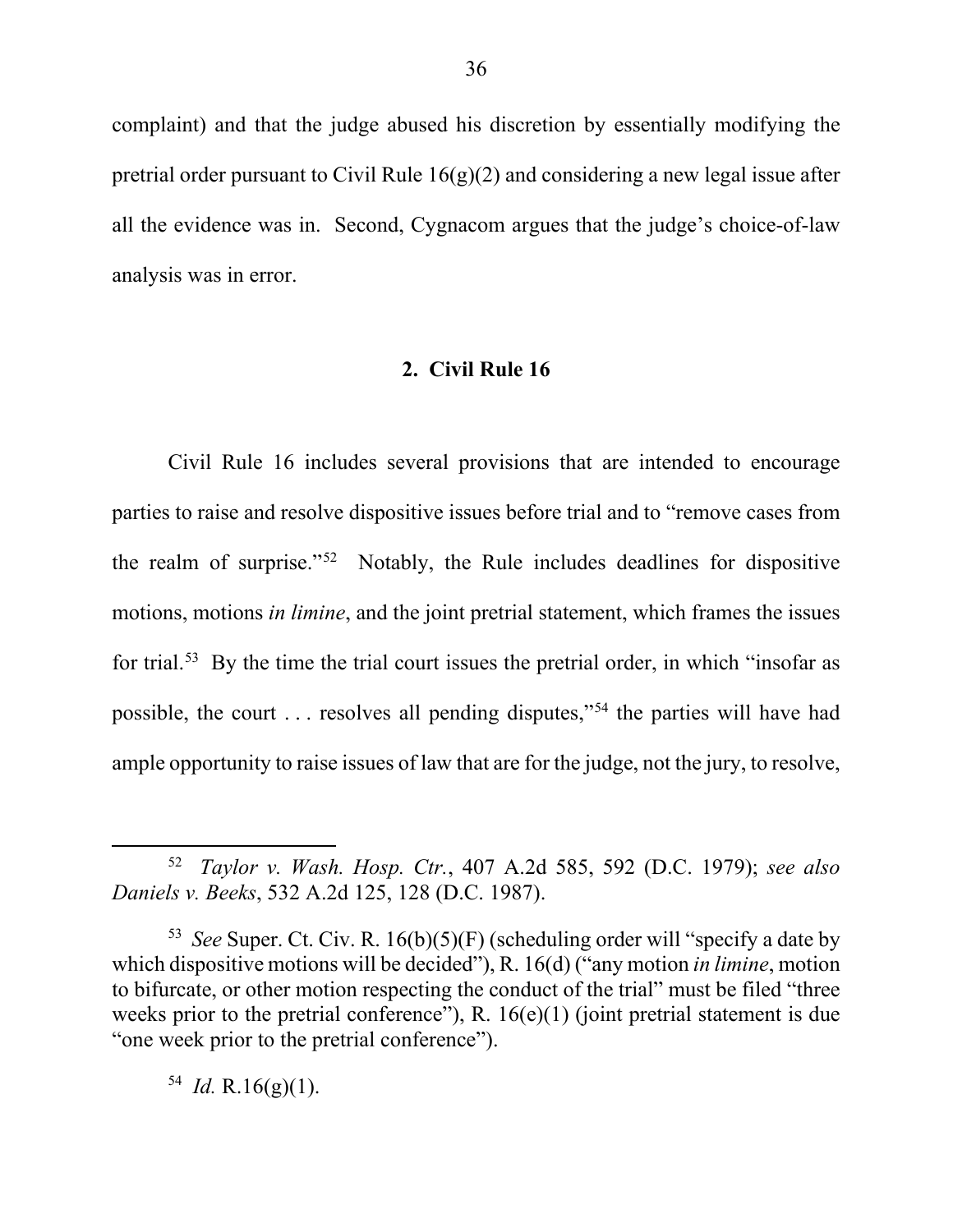including choice-of-law issues. Because these pretrial procedures enable the parties to identify and narrow the issues for trial, the pretrial order, once entered, "controls the course of the action unless the court modifies it."55

Nonetheless, Rule 16 recognizes that the "pretrial order may be modified at the discretion of the court for good cause."56 In determining whether a trial court abused its discretion in allowing a party to modify a pretrial statement or raise a new issue after the pretrial order is set, three factors are particularly relevant: first, and most importantly, "whether the opposing party was surprised or would have been prejudiced by the requested change;" second, whether the issue involves evidence "newly discovered" after the pretrial conference; and third, the timing of the request.57 We treat "less favorably" those motions made "on the day of trial or on the eve of trial."58

 $\overline{a}$ 

<sup>55</sup> *Id.*; *see also Taylor*, 407 A.2d at 592 (parties "generally are bound by the pretrial order").

<sup>&</sup>lt;sup>56</sup> Super. Ct. Civ. R.  $16(g)(2)$ .

<sup>57</sup> *Daniels*, 532 A.2d at 128.

<sup>58</sup> *Id.* at 129.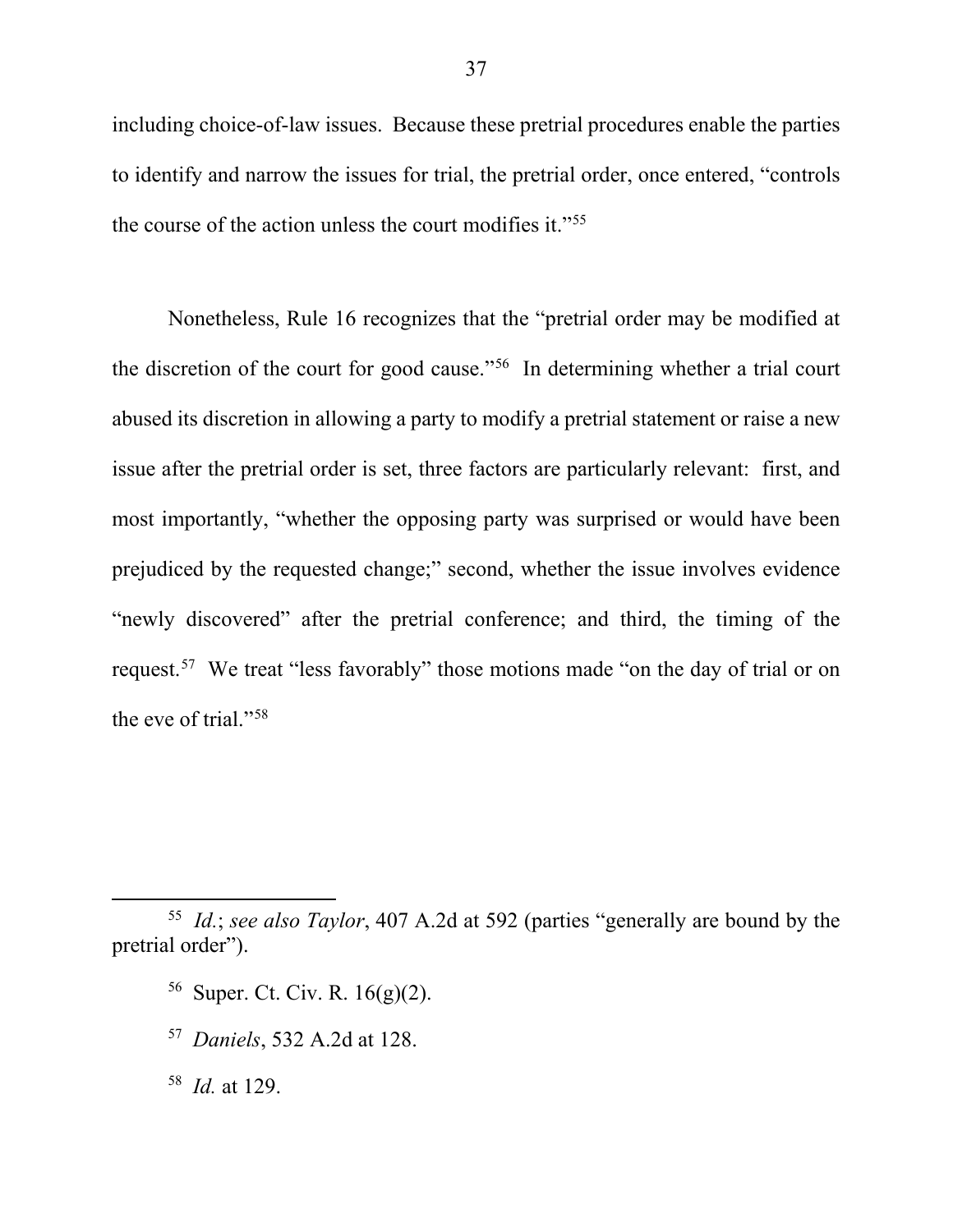While the third factor obviously weighed against consideration of the belatedly raised motion to dismiss, we think the remaining factors show the judge's decision to consider the motion on its merits was supported by substantial reasoning.<sup>59</sup> Cygnacom's only claim of prejudice is that it did not have an opportunity to read the authorities cited to the judge in support of dismissing the claim or to "research other authorities to formulate its own arguments." The record, however, shows that the judge recessed to read the cases (giving Cygnacom time to do so as well), that he heard a thorough argument on the issue, and that Cygnacom's counsel presented a clear and cogent defense to the motion on its merits. The defendants also plausibly claimed that the facts underlying the motion only became clear as the evidence at trial came in and showed that any conspiracy alleged by Cygnacom took place in and was focused on work within the District. The accuracy of this claim of "newly discovered" evidence is so closely linked to the choice-oflaw issue itself (in that it involved a factual assessment based on the evidence of the place where the injury occurred, the parties' principal places of business, etc.), that the more practical course for the judge, where no apparent prejudice to Cygnacom existed, was to consider the motion to dismiss on its merits. We will continue to do the same on appeal.

<sup>59</sup> *See Briggs v. Israel Baptist Church*, 933 A.2d 301, 303–04 (D.C. 2007) (citing *Johnson v. United States*, 398 A.2d 354, 364–65 (D.C.1979)).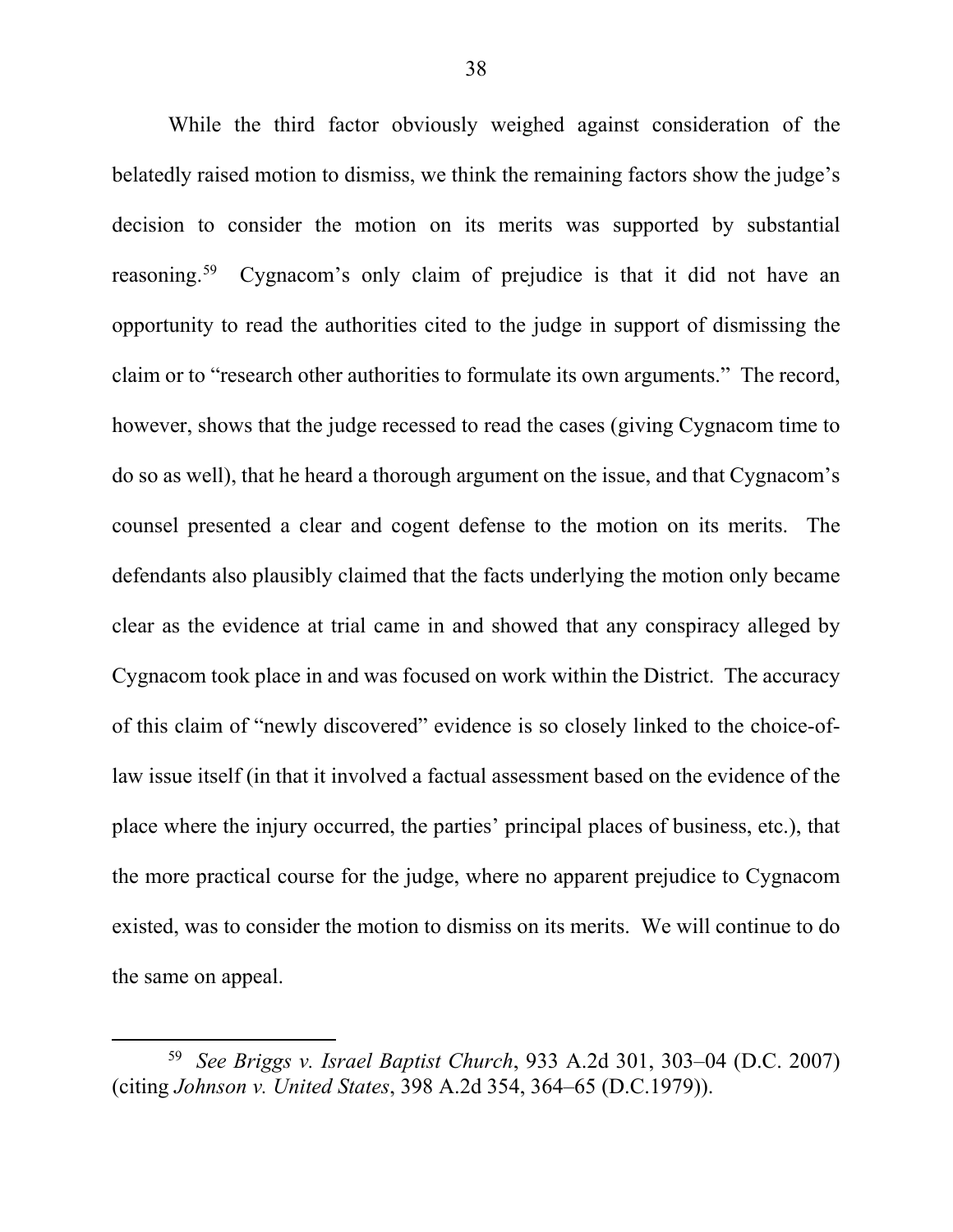## **3. Choice of Law**

We review choice-of-law questions *de novo*; in a tort case, applying a "governmental interests" analysis.<sup>60</sup> We will "appl[y] another state's law when [] its interest in the litigation is substantial, and [] application of District of Columbia law would frustrate the clearly articulated public policy of that state."<sup>61</sup> In order to "facilitate" this analysis, we consider four factors enumerated in the RESTATEMENT (SECOND) OF CONFLICT OF LAWS § 145: "a) the place where the injury occurred; b) the place where the conduct causing the injury occurred; c) the domicile, residence, nationality, place of incorporation and place of business of the parties; and d) the place where the relationship is centered."62 If, after a "qualitative weighing" of these factors,63 we find that "the policy of one jurisdiction would be advanced by the application of its law, and the policy of the other jurisdiction would not be advanced

60 *District of Columbia v. Coleman*, 667 A.2d 811, 816 (D.C. 1995).

 $\overline{\phantom{a}}$ 

61 *Herbert v. District of Columbia*, 808 A.2d 776, 779 (D.C. 2002) (internal quotation marks omitted).

62 *Id.*; *see also Drs. Groover, Christie & Merritt, P.C. v. Burke*, 917 A.2d 1110, 1117 (D.C. 2007) ("The Restatement factors help to identify the jurisdiction with the 'most significant relationship to the dispute,' that presumptively being the jurisdiction whose policy would be more advanced by application of its law." (quoting *Hercules & Co. v. Shama Rest. Corp.*, 566 A.2d 31, 41 & n.18 (D.C. 1989)).

63 *Jones v. Clinch*, 73 A.3d 80, 83 (D.C. 2013) (internal quotation marks omitted).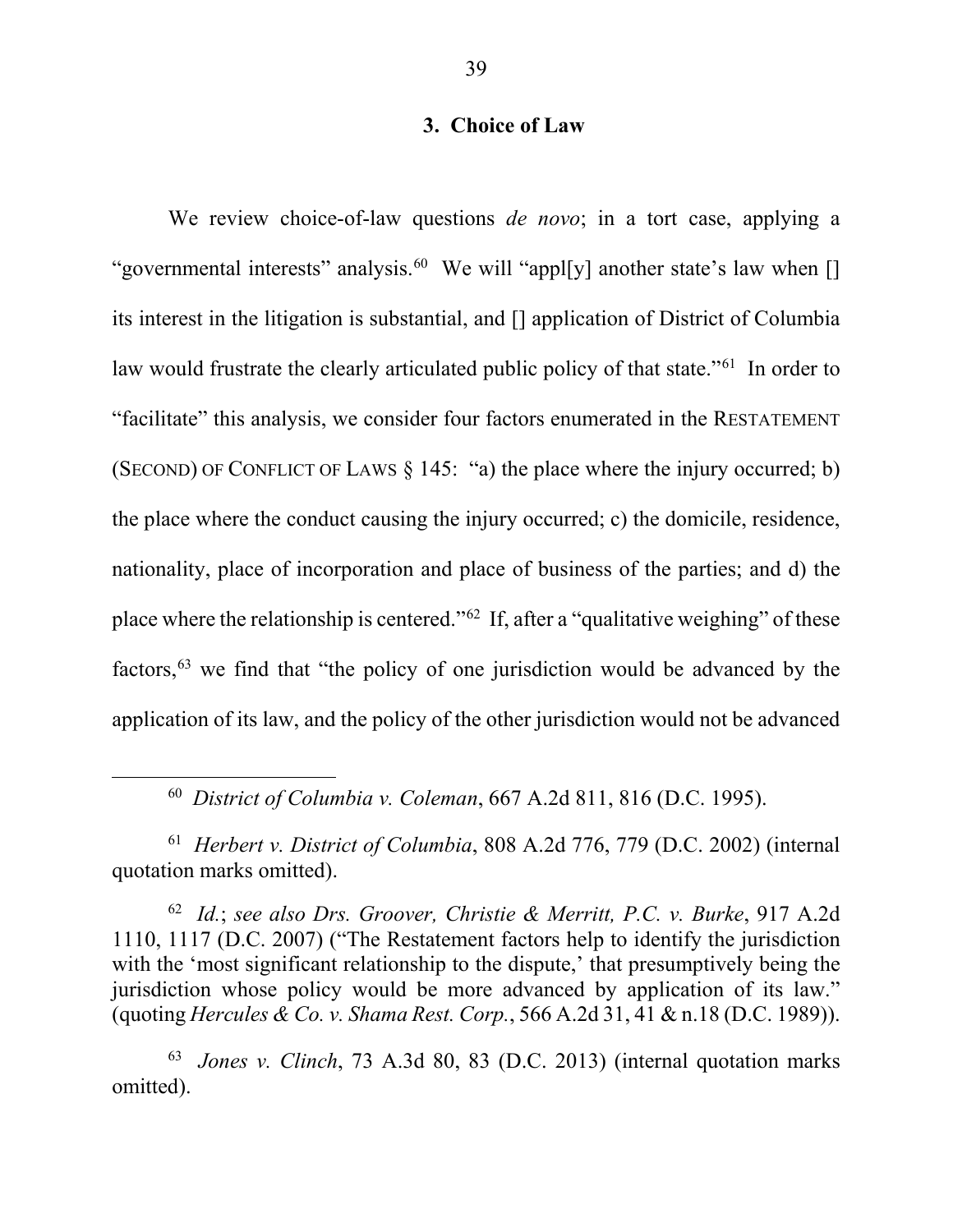by the application of its law, a false conflict appears and the law of the interested jurisdiction prevails."64 Consideration of the Restatement factors in this case persuades us that Virginia, not the District, is the jurisdiction with a substantial interest in Cygnacom's conspiracy claim.<sup>65</sup>

The first and third Restatement factors weigh heavily in our analysis. All three corporations involved in this appeal are incorporated in Virginia, and Cygnacom's headquarters and principal place of business are in Virginia. The Restatement advises that the plaintiff's principal place of business is the "most important contact for determining the state of the applicable law" where a tort causes primarily a "financial injury."66 That is the situation here, because Cygnacom's

 $\overline{a}$ 

<sup>64</sup> *Coleman*, 667 A.2d at 816 (alterations and internal quotation marks omitted).

 $65$  This case is thus factually distinguishable from the cases on which Iron Vine and Second Factor relied at trial, in which an analysis of the Restatement factors showed that the District had the greater interest in the controversies at issue. *See Guttenberg*, 41 F. Supp. 3d at 71–72 (District law applied and precluded the application of the Virginia business conspiracy statute where the case involved a "D.C. injury resulting from conduct mostly occurring in Virginia; plaintiffs [who] reside and do business in D.C.; defendants [who] reside in Virginia and do business in D.C. . . . ; and [a] relationship between the parties . . . centered in D.C."); *B&H Nat'l Place*, 850 F. Supp. 2d at 262 n.19 (Va. Code § 18.2-499 did not apply to case where "the essence of the alleged harm," the opening of a restaurant franchise in violation of a contract, occurred in the District).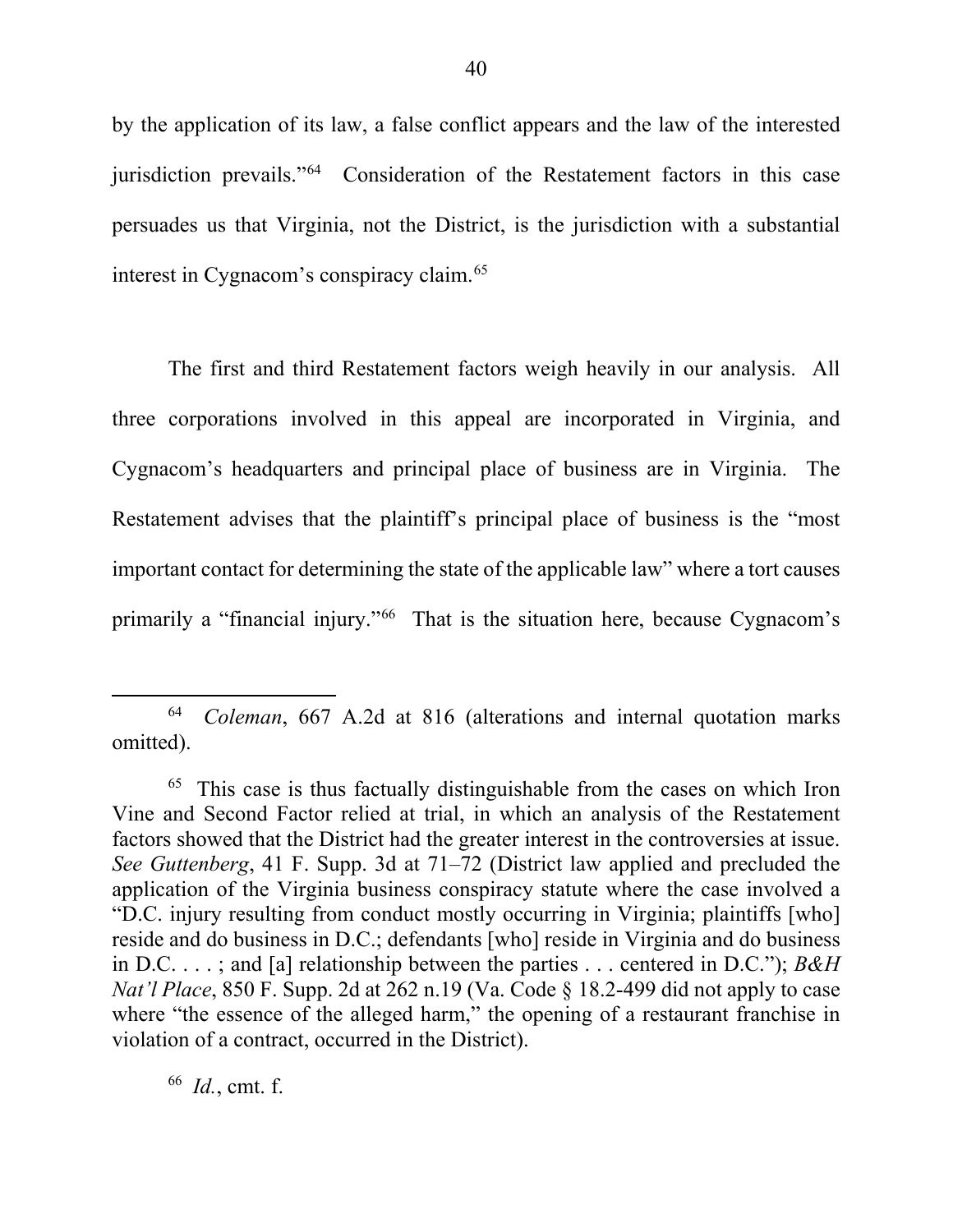injury, lost profits, is pecuniary. Pecuniary harm to a plaintiff "will normally be felt most severely at the plaintiff's headquarters or principal place of business."<sup>67</sup>

Second, although the conduct causing Cygnacom's injury occurred both in the District and in Virginia, much that was consequential took place in Virginia. Shanley testified at trial that Second Factor made its hiring decisions from Shanley's home address in Virginia, and that the December 2015 agreement between Iron Vine and Second Factor to take over the PKI services then being performed by Cygnacom was signed in Virginia and is governed by Virginia law. That much of the unlawful conduct took place in Virginia is significant in our analysis. The purpose of Va. Code §§ 18.2-499–18.2-500 is to protect the financial interests of persons and corporations doing business in the state by "provid[ing] a remedy for wrongful conduct directed towards one's business[.]"68 Section 18.2-500 "explicitly allows an award of treble damages on proof of the cause of action provided under [Va.] Code  $§$  18.2-499,"<sup>69</sup> reflecting a Virginia policy to heavily punish conspiracies to

<sup>67</sup> RESTATEMENT (SECOND) OF CONFLICT OF LAWS § 145, cmt. f (1971); *see also Guttenberg*, 41 F. Supp. 3d at 71 (effects of the defendants' disparagement of the plaintiffs' business were felt in the District, the business's principal location).

<sup>68</sup> *Picture Lake Campground, Inc. v. Holiday Inns, Inc.*, 497 F. Supp. 858, 863–64 (E.D. Va. 1980).

<sup>69</sup> *Advanced Marine Enters., Inc. v. PRC Inc.*, 501 S.E.2d 148, 158 (Va. 1998).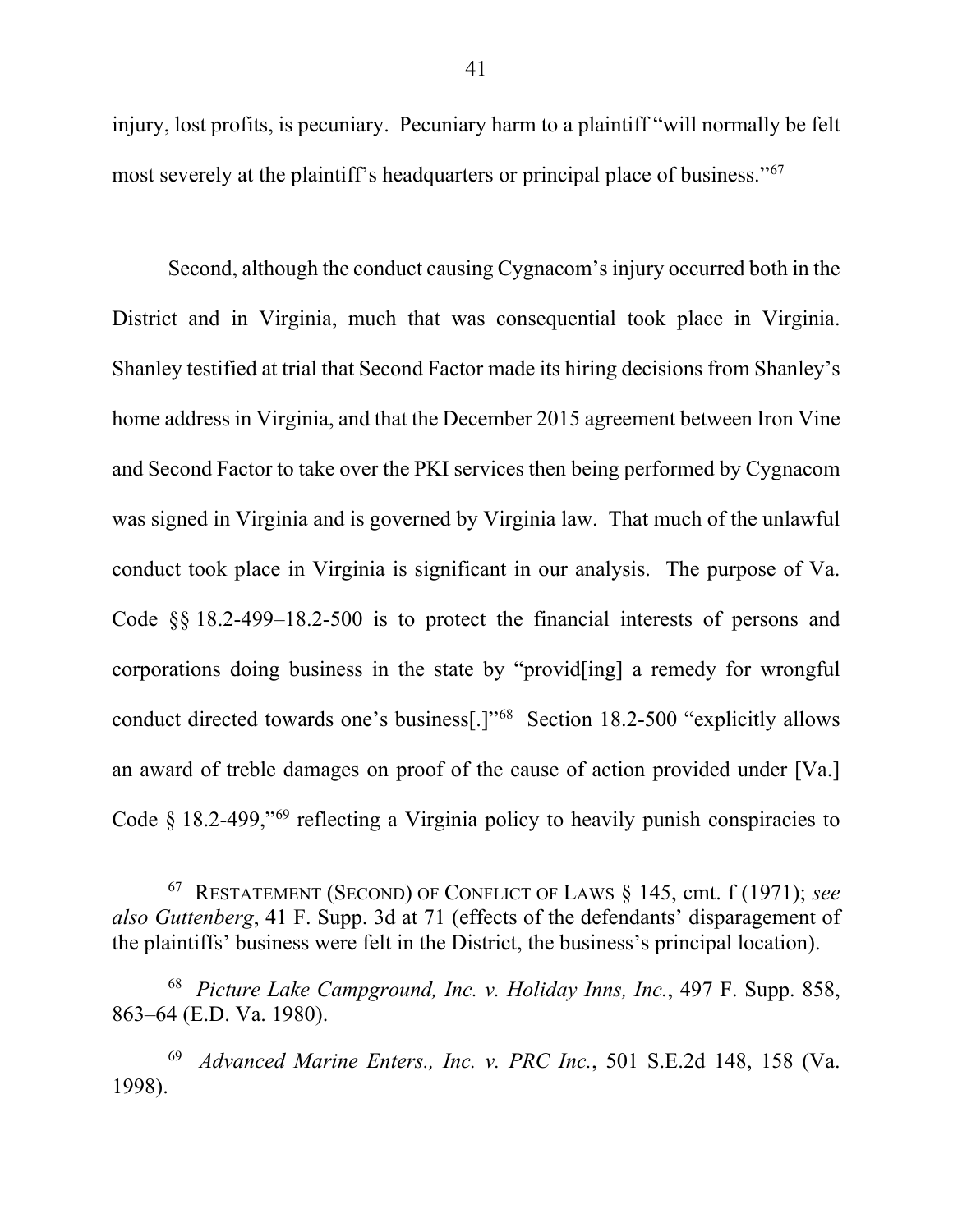injure businesses, a policy which the District, a jurisdiction without a statutory cause of action for conspiracy, does not have. Where "the primary purpose of the tort rule involved is to deter or punish misconduct . . . the state where the conduct took place may be the state of dominant interest and thus that of most significant relationship."<sup>70</sup>

Third, the trial court's conclusion that the "relationship between the parties . . . is centered in the District" reflected the fact that the State Department work under the Vanguard Subcontract was being performed, at the time of the conspiracy, primarily in the District. But Cygnacom points out that there was evidence the future situs of that work was expected to change; Shanley acknowledged at trial that the PKI services performed by the Cygnacom employees were slated to move to Virginia in 2016. The parties' relationship, therefore, was not statically centered in one jurisdiction, and does not demonstrate that the District had the more significant interest in this dispute. Rather, the evidence indicates that the bulk of the lost profits that Cygnacom was awarded were attributable to work that was to be performed in Virginia, from which Cygnacom was excluded by the alleged business conspiracy.

In sum, the application of District law here would preclude a Virginia statutory action designed to protect the interests of Virginia businesses and punish

<sup>&</sup>lt;sup>70</sup> RESTATEMENT (SECOND) OF CONFLICT OF LAWS  $§$  145, cmt. c (1971).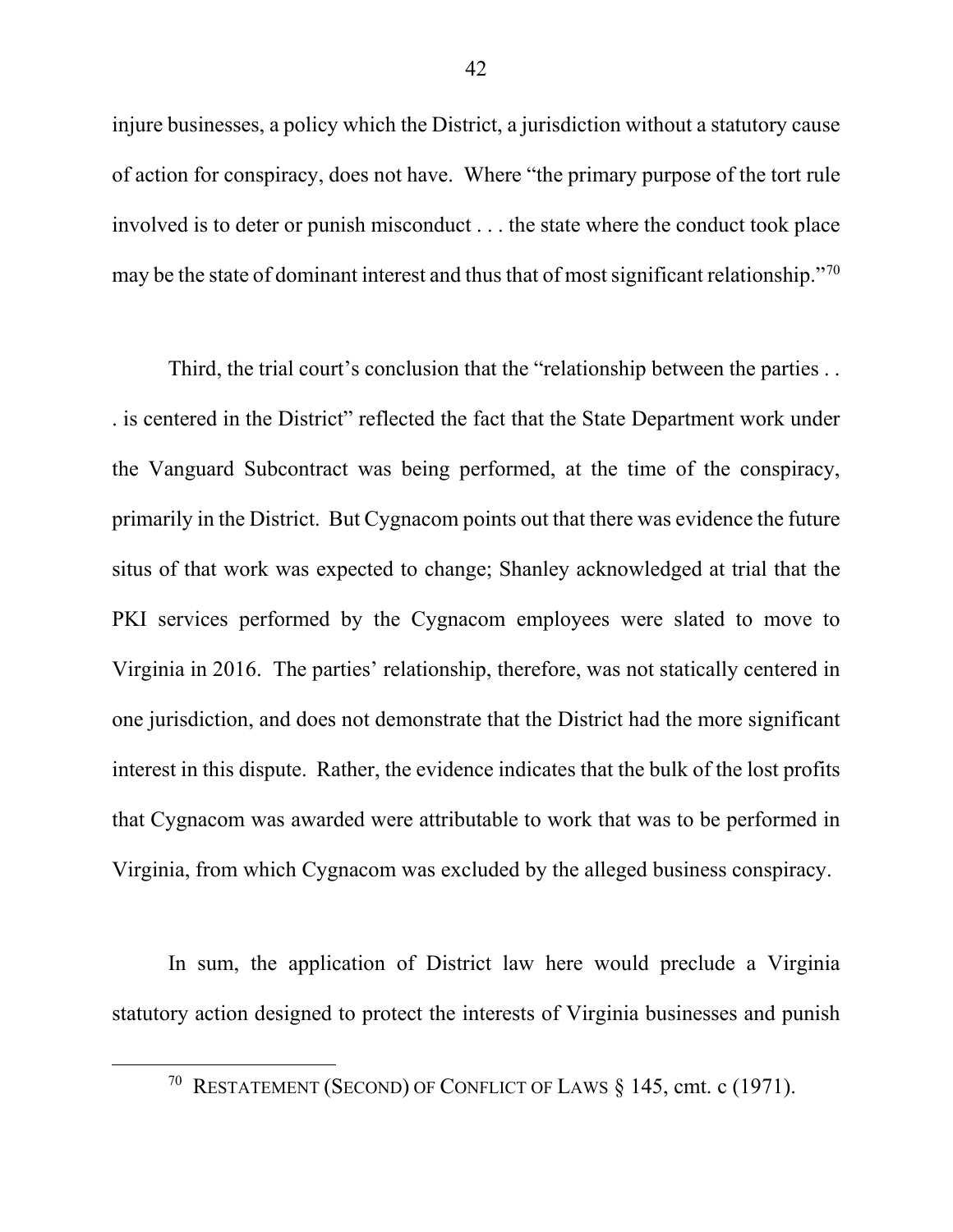persons who unlawfully conspire to injure a business or trade, in a case involving three Virginia corporations, subcontract and employment agreements governed by Virginia law, conspiratorial activity in Virginia, and a financial injury felt entirely in Virginia and attributable in large part to lost Virginia business. Given all those circumstances, we conclude that Virginia law must be applied to Cygnacom's conspiracy claim. Thus, we reverse the dismissal of Cygnacom's Virginia business conspiracy claim and remand the case for such further proceedings on that count as may be appropriate.<sup>71</sup>

### **IV. Conclusion**

For the foregoing reasons, we reverse the trial court's dismissal of Cygnacom's Virginia business conspiracy claim and remand the case with instructions that the trial court (1) conduct further proceedings on that claim; and (2) revise the judgment as explained herein to avoid double recovery of compensatory damages (while protecting Cygnacom's right to obtain a full recovery from the

l

 $71$  The parties can address on remand whether a trial on liability under the Virginia treble damages statute is required in light of the jury's verdict on the civil conspiracy claim and its award of punitive damages, whether compensatory damages under the Virginia statutory claim are any different from those awarded by the jury under the D.C. claim, whether any fact finding is necessary with respect to trebling of compensatory damages under the Virginia statute, and whether Cygnacom is entitled to additional attorney fees under Va. Stat. Ann. § 18.2-500(A).